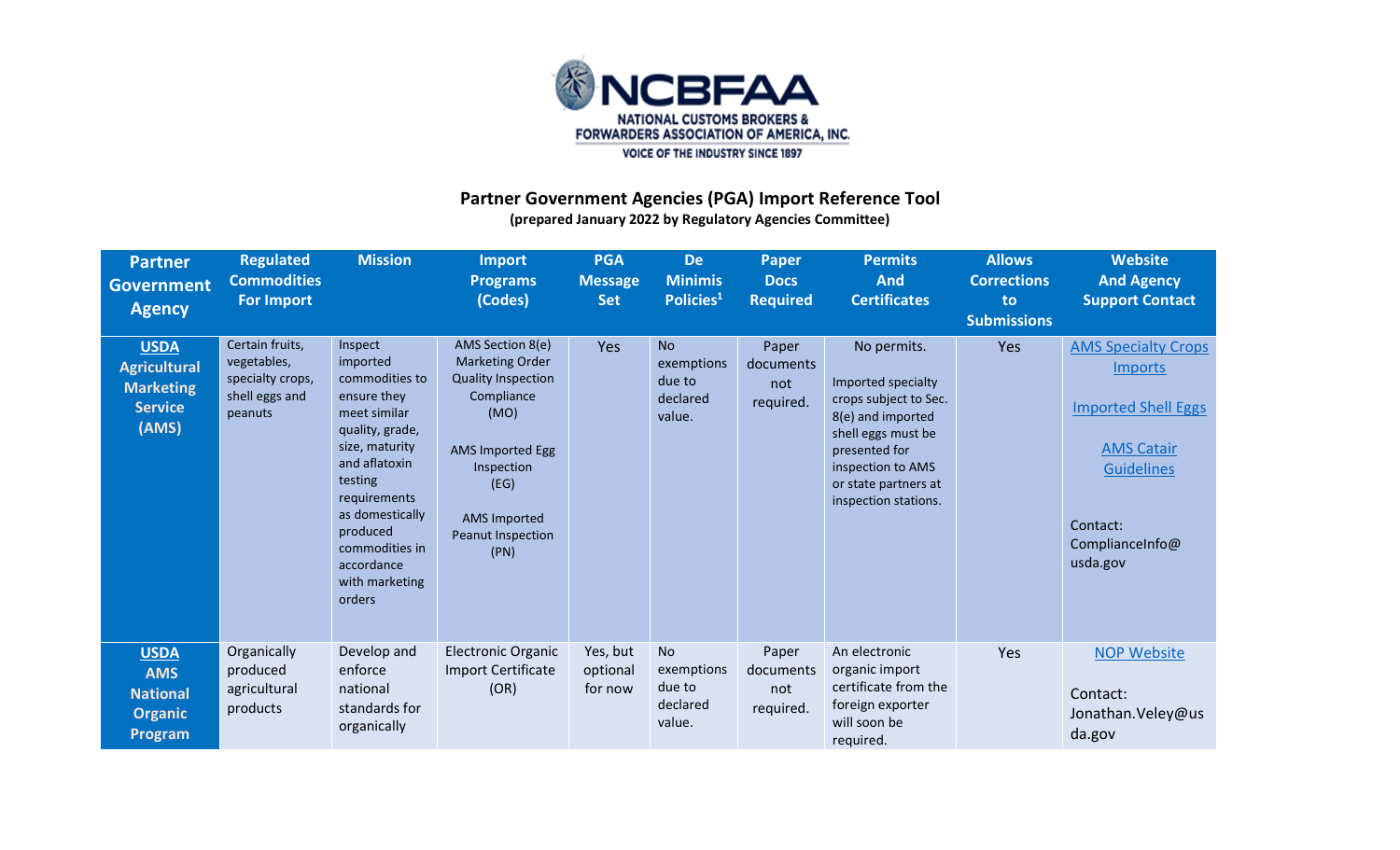

| <b>Partner</b><br><b>Government</b><br><b>Agency</b>                                                                                                                              | <b>Regulated</b><br><b>Commodities</b><br><b>For Import</b>                                                                                    | <b>Mission</b>                                                                                                          | <b>Import</b><br><b>Programs</b><br>(Codes)                                                           | <b>PGA</b><br><b>Message</b><br><b>Set</b>               | <b>De</b><br><b>Minimis</b><br>Policies <sup>1</sup>                                                                                                                                   | <b>Paper</b><br><b>Docs</b><br><b>Required</b>                                                     | <b>Permits</b><br><b>And</b><br><b>Certificates</b>                               | <b>Allows</b><br><b>Corrections</b><br>to<br><b>Submissions</b> | <b>Website</b><br><b>And Agency</b><br><b>Support Contact</b>                                                                  |
|-----------------------------------------------------------------------------------------------------------------------------------------------------------------------------------|------------------------------------------------------------------------------------------------------------------------------------------------|-------------------------------------------------------------------------------------------------------------------------|-------------------------------------------------------------------------------------------------------|----------------------------------------------------------|----------------------------------------------------------------------------------------------------------------------------------------------------------------------------------------|----------------------------------------------------------------------------------------------------|-----------------------------------------------------------------------------------|-----------------------------------------------------------------|--------------------------------------------------------------------------------------------------------------------------------|
| (NOP)                                                                                                                                                                             |                                                                                                                                                | produced<br>agricultural<br>products sold<br>in the US                                                                  |                                                                                                       |                                                          |                                                                                                                                                                                        |                                                                                                    |                                                                                   |                                                                 |                                                                                                                                |
| <b>USDA</b><br><b>Animal and</b><br><b>Plant Health</b><br><b>Inspection</b><br><b>Service</b><br>(APHIS)<br><b>Lacey Act</b><br><b>DIRECT</b><br><b>HOLD</b><br><b>AUTHORITY</b> | Imported<br>plants and<br>plant products                                                                                                       | Combat illegal<br>harvesting or<br>illegal<br>trafficking in<br>plants and<br>plant products                            | Lacey Act<br>Declaration<br>(APL)                                                                     | Yes<br>(CBP-Ag<br>Inspectors<br>enforce at<br>the ports) | A Lacey Act<br>declaration<br>is not<br>required for<br>de minimis<br>shipments<br>nor<br>shipments<br>under<br>\$2500.<br>Formal<br>entries<br>require a<br>Lacey Act<br>declaration. | Paper<br>documents<br>not<br>required.                                                             | No permit.<br>A Lacey Act<br>declaration PGA<br>Message set<br>required           | Yes                                                             | <b>APHIS Lacey</b><br>Website<br><b>APHIS Lacey ACE</b><br>Implementation<br>Guide<br><b>APHIS Lacey ACE</b><br><b>Samples</b> |
| <b>USDA</b><br><b>APHIS Core -</b><br><b>Plant</b><br><b>Protection and</b><br><b>Quarantine</b><br>(PPQ)                                                                         | Plants and plant<br>products under<br>the authority of<br>the Plant<br>Protection Act,<br>including fruits<br>and vegetables,<br>seeds not for | Safeguard the<br>health of the<br>nation's<br>agricultural<br>resources.<br>Enforce entry<br>requirements<br>to exclude | Agriculture<br>Inspection<br>Quarantine Program<br>Offshore<br>Greenhouse<br>Certification<br>Program | Yes<br>(CBP-Ag<br>Inspectors<br>enforce at<br>the ports) | <b>No</b><br>exemptions<br>due to<br>declared<br>value.                                                                                                                                | Yes<br>Phyto-<br>sanitary<br>Certificates,<br>(except for<br>electronic<br>certificates<br>created | <b>Plants and Plant</b><br><b>Products Permit</b><br>Organism and Soil<br>Permits | Yes, up until<br>arrival at first<br>port of arrival<br>in U.S. | <b>APHIS PPQ Imports</b><br><b>Manuals</b><br><b>APHIS ACE Webinars</b>                                                        |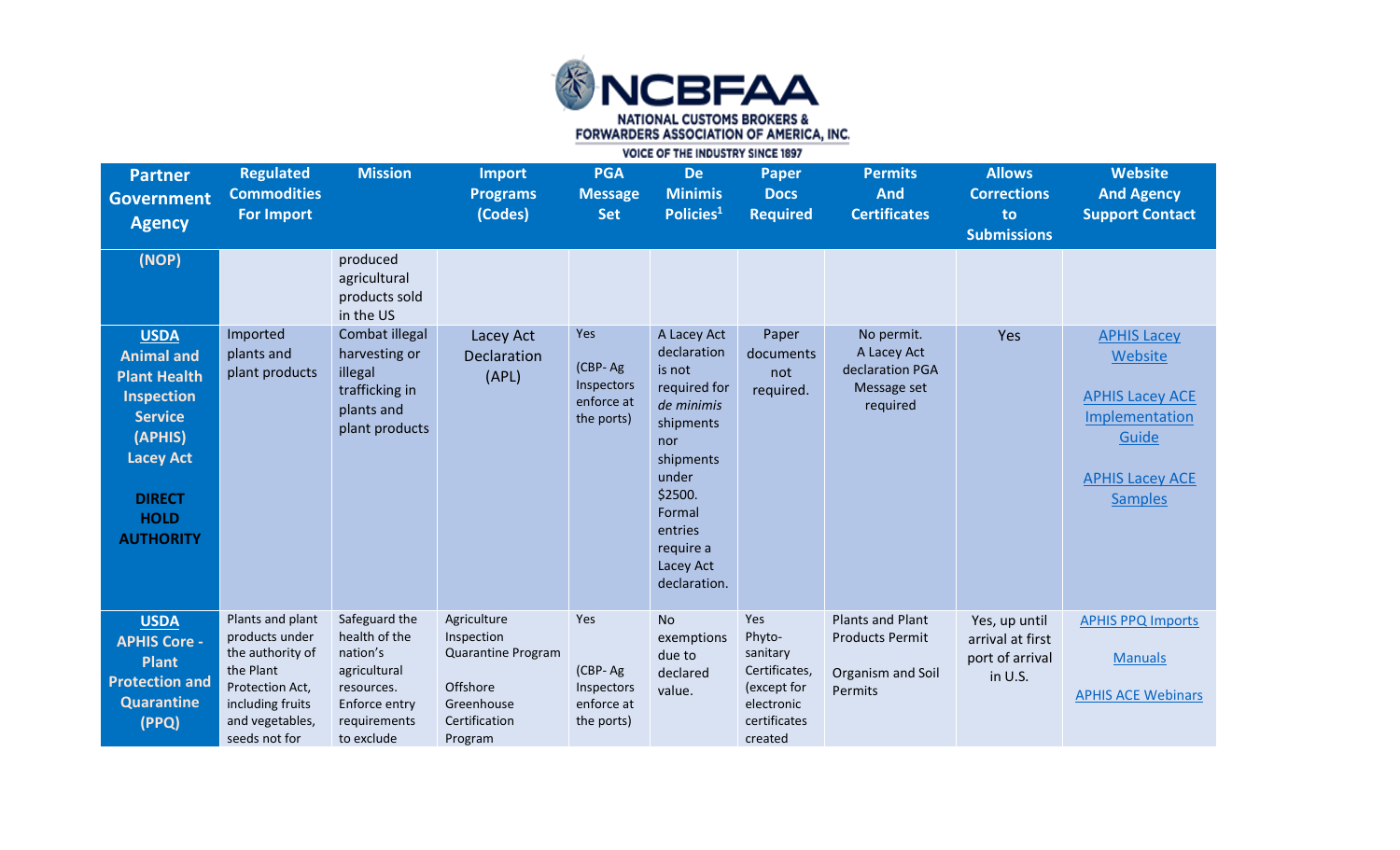

| <b>Partner</b><br><b>Government</b><br><b>Agency</b>                                                                                 | <b>Regulated</b><br><b>Commodities</b><br><b>For Import</b>                                                                                   | <b>Mission</b>                                | <b>Import</b><br><b>Programs</b><br>(Codes) | <b>PGA</b><br><b>Message</b><br><b>Set</b>               | <b>De</b><br><b>Minimis</b><br>Policies <sup>1</sup>    | <b>Paper</b><br><b>Docs</b><br><b>Required</b>                                                                                   | <b>Permits</b><br><b>And</b><br><b>Certificates</b>                                                                                                                                                                      | <b>Allows</b><br><b>Corrections</b><br>to<br><b>Submissions</b> | <b>Website</b><br><b>And Agency</b><br><b>Support Contact</b>                                                                            |
|--------------------------------------------------------------------------------------------------------------------------------------|-----------------------------------------------------------------------------------------------------------------------------------------------|-----------------------------------------------|---------------------------------------------|----------------------------------------------------------|---------------------------------------------------------|----------------------------------------------------------------------------------------------------------------------------------|--------------------------------------------------------------------------------------------------------------------------------------------------------------------------------------------------------------------------|-----------------------------------------------------------------|------------------------------------------------------------------------------------------------------------------------------------------|
| <b>DIRECT</b><br><b>HOLD</b><br><b>AUTHORITY</b>                                                                                     | planting, cut<br>flowers,<br>plants/seeds for<br>planting and<br>miscellaneous<br>processed<br>products from<br>plant sources                 | pests and<br>disease of<br>agriculture        | (Code APQ)                                  |                                                          |                                                         | through a<br>country's<br>ePhyto<br>system)<br>Seed<br>Analysis<br>Certificates                                                  | <b>APHIS PPQ Permits</b><br><b>Fruits and</b><br><b>Vegetables Import</b><br><b>Requirement Tool</b><br>(FAVR)                                                                                                           |                                                                 | <b>APHIS-Core ACE</b><br>Implementation<br>Guide<br><b>APHIS-Core</b><br><b>Supplemental Trade</b><br>Guide<br>Ace.itds@<br>usda.gov     |
| <b>USDA</b><br><b>APHIS Core</b><br><b>Veterinary</b><br><b>Services</b><br>(VS)<br><b>DIRECT</b><br><b>HOLD</b><br><b>AUTHORITY</b> | Animals,<br>animal<br>products,<br>including live<br>animals (not<br>pets), trophies,<br>meats, hides,<br>and other<br>animal by-<br>products | Prevent the<br>spread of<br>animal<br>disease | Veterinary<br><b>Services</b><br>(AVS)      | Yes<br>(CBP-Ag<br>Inspectors<br>enforce at<br>the ports) | <b>No</b><br>exemptions<br>due to<br>declared<br>value. | Yes<br>Veterinary<br>Health<br>Certificates<br>Foreign<br>Government<br>Health<br>Certificates<br>Foreign<br>Meat<br>Certificate | Yes, permits are<br>required for certain<br>animal and animal<br>product imports.<br>See<br><b>Animal Health</b><br>Permits<br>Further guidance is<br>available through<br><b>VS Permitting</b><br><b>Assistant Tool</b> | Yes, up until<br>arrival at first<br>port of<br>arrival in U.S. | <b>APHIS Animals and</b><br><b>Animal Products</b><br><b>Manuals</b><br><b>APHIS-Core ACE</b><br>Implementation<br>Guide<br>Ace.itds.gov |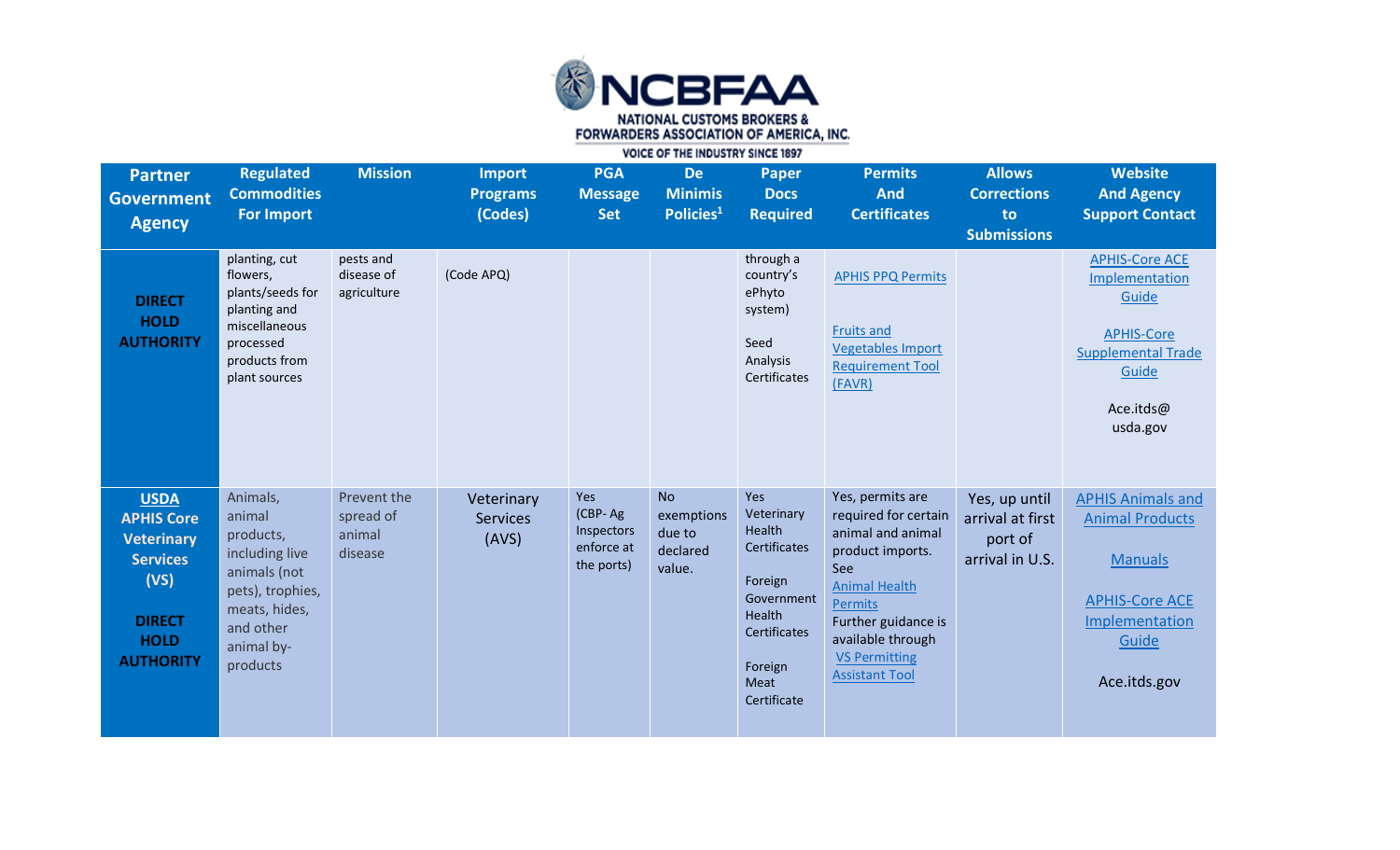

| <b>Partner</b><br><b>Government</b><br><b>Agency</b>                                                                                                                     | <b>Regulated</b><br><b>Commodities</b><br><b>For Import</b> | <b>Mission</b>                                                                                                                                                                         | <b>Import</b><br><b>Programs</b><br>(Codes) | <b>PGA</b><br><b>Message</b><br><b>Set</b> | <b>De</b><br><b>Minimis</b><br>Policies <sup>1</sup>    | <b>Paper</b><br><b>Docs</b><br><b>Required</b> | <b>Permits</b><br><b>And</b><br><b>Certificates</b>                                                                                                                | <b>Allows</b><br><b>Corrections</b><br>to<br><b>Submissions</b> | <b>Website</b><br><b>And Agency</b><br><b>Support Contact</b>                                                             |
|--------------------------------------------------------------------------------------------------------------------------------------------------------------------------|-------------------------------------------------------------|----------------------------------------------------------------------------------------------------------------------------------------------------------------------------------------|---------------------------------------------|--------------------------------------------|---------------------------------------------------------|------------------------------------------------|--------------------------------------------------------------------------------------------------------------------------------------------------------------------|-----------------------------------------------------------------|---------------------------------------------------------------------------------------------------------------------------|
| <b>USDA</b><br><b>APHIS Core</b><br><b>Veterinary</b><br><b>Services -</b><br><b>Animal Care</b>                                                                         | Live Dogs (pets)<br>for Resale                              | Ensure the<br>humane<br>treatment of<br>live dogs<br>imported for<br>sale or<br>adoption.                                                                                              | <b>Animal Care</b><br>(AAC)                 | Yes                                        | <b>No</b><br>exemptions<br>due to<br>declared<br>value. | <b>Health and</b><br>rabies<br>certificate     | Yes, import permit<br>required (Form AC<br>7040B/7040C).<br><b>VS Permitting</b><br><b>Assistant Tool</b>                                                          | Yes, up until<br>arrival at first<br>port of<br>arrival in U.S. | <b>Animal Care Import</b><br>Requirements                                                                                 |
| <b>USDA</b><br><b>APHIS Core</b><br><b>Veterinary</b><br><b>Services -</b><br><b>Organisms and</b><br><b>Vectors</b><br><b>DIRECT</b><br><b>HOLD</b><br><b>AUTHORITY</b> | Certain<br>organisms and<br>vectors                         | Regulate the<br>importation<br>and interstate<br>transportation<br>of organisms<br>and vectors of<br>pathogenic<br>diseases of<br>livestock,<br>poultry and<br>certain<br>aquaculture. | Organisms and<br><b>Vectors</b><br>(OV)     | Yes                                        | <b>No</b><br>exemptions<br>due to<br>declared<br>value. | Paper<br>documents<br>not<br>required.         | Yes, VS Form 16-6<br>can be obtained<br>through APHIS e-<br>file system.<br>Further guidance<br>available through<br><b>VS Permitting</b><br><b>Assistant Tool</b> | Yes, up until<br>arrival at first<br>port of<br>arrival in U.S. | <b>APHIS Organisms</b><br>and Vectors<br>APIE@usda.gov<br>301-851-3300<br>option 4<br>Dr. Troy T. Bigelow<br>301-851-3464 |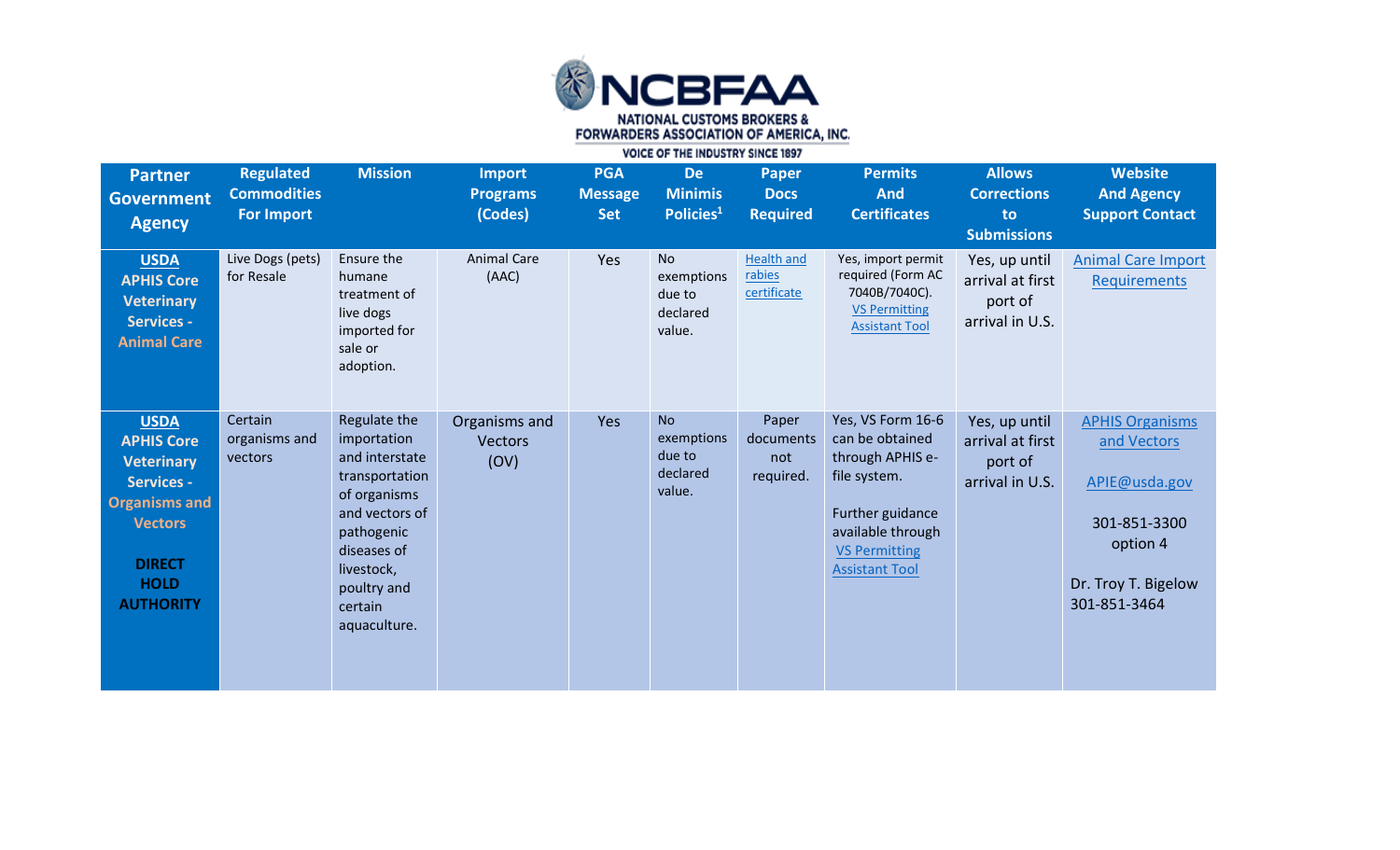

| <b>Partner</b><br><b>Government</b><br><b>Agency</b>                                                                                                                                   | <b>Regulated</b><br><b>Commodities</b><br><b>For Import</b>                                                                                                                    | <b>Mission</b>                                                                                                                                                    | <b>Import</b><br><b>Programs</b><br>(Codes)              | <b>PGA</b><br><b>Message</b><br><b>Set</b> | <b>De</b><br><b>Minimis</b><br>Policies <sup>1</sup>    | <b>Paper</b><br><b>Docs</b><br><b>Required</b>                                                                                                           | <b>Permits</b><br><b>And</b><br><b>Certificates</b>                                      | <b>Allows</b><br><b>Corrections</b><br>to<br><b>Submissions</b> | <b>Website</b><br><b>And Agency</b><br><b>Support Contact</b>                                                                                                                                     |
|----------------------------------------------------------------------------------------------------------------------------------------------------------------------------------------|--------------------------------------------------------------------------------------------------------------------------------------------------------------------------------|-------------------------------------------------------------------------------------------------------------------------------------------------------------------|----------------------------------------------------------|--------------------------------------------|---------------------------------------------------------|----------------------------------------------------------------------------------------------------------------------------------------------------------|------------------------------------------------------------------------------------------|-----------------------------------------------------------------|---------------------------------------------------------------------------------------------------------------------------------------------------------------------------------------------------|
| <b>USDA</b><br><b>APHIS Core</b><br><b>Veterinary</b><br><b>Services</b><br><b>Biotech</b><br><b>Regulatory</b><br><b>Services</b><br><b>DIRECT</b><br><b>HOLD</b><br><b>AUTHORITY</b> | Certain<br>organisms<br>developed<br>using genetic<br>engineering                                                                                                              | Protect plant<br>health<br>against<br>genetically<br>developed<br>organisms<br>that may<br>pose a plant<br>pest risk.                                             | <b>Biotech</b><br>Regulatory<br><b>Services</b><br>(ABS) | Yes                                        | <b>No</b><br>exemptions<br>due to<br>declared<br>value. | Paper<br>documents<br>not<br>required.                                                                                                                   | <b>APHIS Form</b><br>2000<br>Apply through<br><b>APHIS eFile</b>                         | Yes, up until<br>arrival at first<br>port of<br>arrival in U.S. | <b>Biotech Services</b><br>Permitting and the<br><b>Regulatory Process</b><br>A comprehensive<br>revision of APHIS<br>biotech regs<br>occurred in 2020.<br>See SECURE rule<br><b>BRS Contacts</b> |
| <b>USDA</b><br><b>APHIS Core</b><br><b>Center for</b><br><b>Veterinary</b><br><b>Biologics</b><br>(CVB)                                                                                | Veterinary<br>biologics<br>(vaccines,<br>bacterins,<br>diagnostic kits<br>and other<br>products)<br>which are<br>used to<br>prevent, treat<br>or diagnose<br>animal<br>disease | <b>Ensure that</b><br>the veterinary<br>biologic for<br>the diagnosis,<br>prevention<br>and treatment<br>of disease is<br>pure, safe,<br>potent and<br>effective. | Center for<br>Veterinary<br><b>Biologics</b><br>(CVB)    | <b>No</b>                                  | <b>No</b><br>exemptions<br>due to<br>declared<br>value. | Permit for<br>Sale and<br>Distribution<br>submitted<br>by paper or<br>through the<br><b>National</b><br><b>Centers</b> for<br>Animal<br>Health<br>Portal | Yes, U.S.<br>Veterinary<br><b>Biological Product</b><br>Permit APHIS<br><b>Form 2005</b> | N/A                                                             | Import and Export of<br><b>Biologic Products</b><br><b>National Centers for</b><br><b>Animal Health Portal</b><br>CVB@usda.gov<br>515-337-7838                                                    |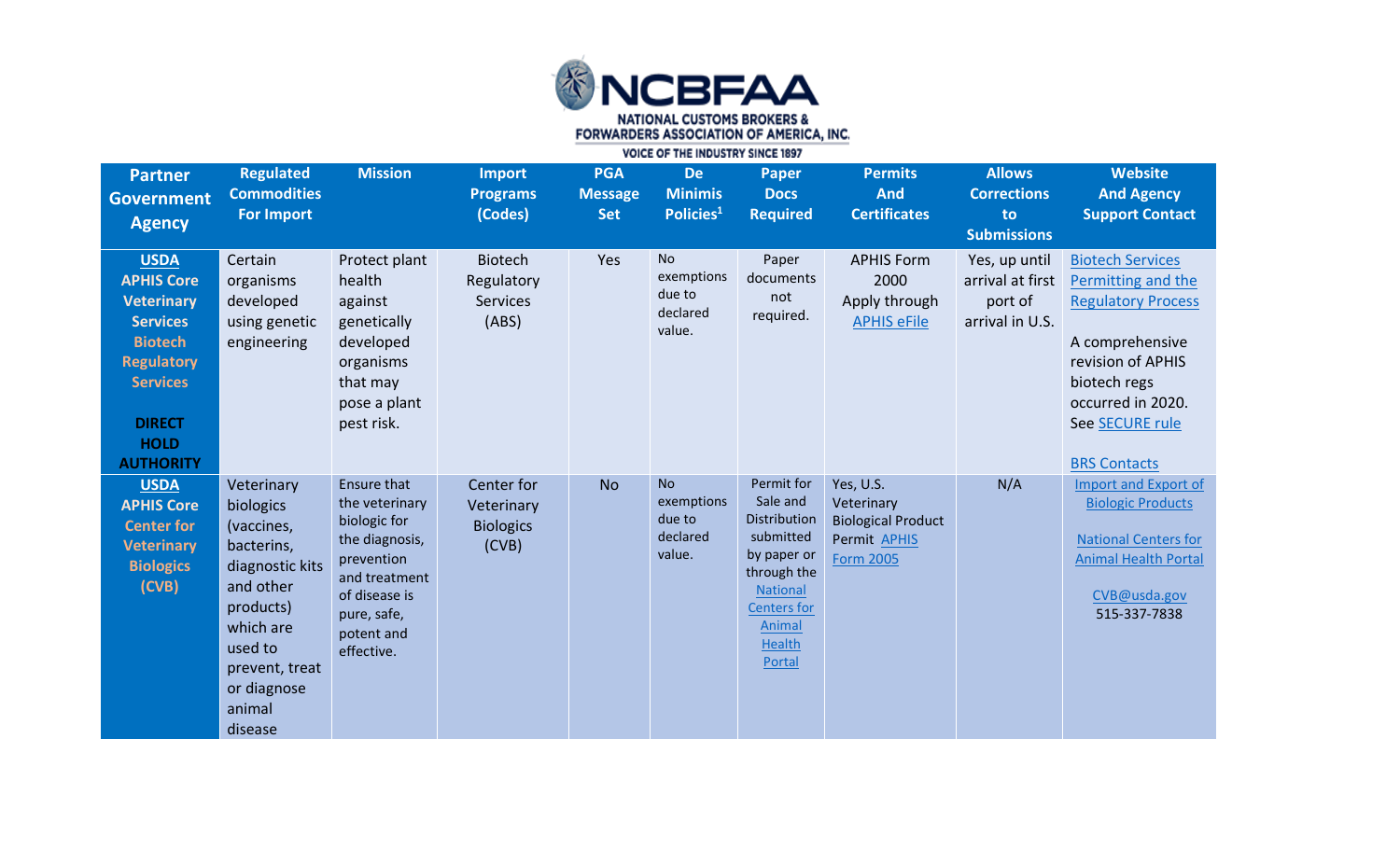

| <b>Partner</b><br><b>Government</b><br><b>Agency</b>                            | <b>Regulated</b><br><b>Commodities</b><br><b>For Import</b>                                                                                                             | <b>Mission</b>                                                                                                                                                     | <b>Import</b><br><b>Programs</b><br>(Codes)                                                                                                                                                       | <b>PGA</b><br><b>Message</b><br><b>Set</b> | <b>De</b><br><b>Minimis</b><br>Policies <sup>1</sup>    | <b>Paper</b><br><b>Docs</b><br><b>Required</b>                                                                            | <b>Permits</b><br><b>And</b><br><b>Certificates</b>                                                                                                                                                                                                                                                                                                                                                                                                                      | <b>Allows</b><br><b>Corrections</b><br>to<br><b>Submissions</b> | <b>Website</b><br><b>And Agency</b><br><b>Support Contact</b>                                                                                                  |
|---------------------------------------------------------------------------------|-------------------------------------------------------------------------------------------------------------------------------------------------------------------------|--------------------------------------------------------------------------------------------------------------------------------------------------------------------|---------------------------------------------------------------------------------------------------------------------------------------------------------------------------------------------------|--------------------------------------------|---------------------------------------------------------|---------------------------------------------------------------------------------------------------------------------------|--------------------------------------------------------------------------------------------------------------------------------------------------------------------------------------------------------------------------------------------------------------------------------------------------------------------------------------------------------------------------------------------------------------------------------------------------------------------------|-----------------------------------------------------------------|----------------------------------------------------------------------------------------------------------------------------------------------------------------|
| <b>USDA</b><br><b>Food Safety</b><br>and Inspection<br><b>Service</b><br>(FSIS) | Imported<br>commercial<br>shipments<br>(including)<br>commercial<br>samples) of<br>meat, poultry,<br>egg and<br>Siluriformes<br>fish (including<br>catfish)<br>products | Ensure that<br>regulated<br>products are<br>safe,<br>wholesome,<br>and pure<br>products for<br>human<br>consumption<br>(except wild<br>ruminant and<br>wild fowl). | <b>Federal Meat</b><br><b>Inspection Act</b><br><b>Poultry Products</b><br><b>Inspection Act</b><br><b>Egg Products</b><br><b>Inspection Act</b><br>Code for all<br>inspection<br>programs is FSI | Yes                                        | <b>No</b><br>exemptions<br>due to<br>declared<br>value. | Form 9010-1<br>(Application<br>for Return<br>of Exported<br>Products)<br>Official<br>Foreign<br>Inspection<br>Certificate | Products must<br>originate from<br>certified countries<br>& establishments<br>and be produced<br>under standards<br>equivalent to U.S.<br>inspection<br>standards.<br>Foreign inspection<br>certificate data<br>elements required<br>in PGA Message<br>Set.<br>Every shipment<br>must be<br>reinspected by<br>FSIS at an<br>approved import<br>inspection facility.<br>Form 9540-1<br>Import Inspection<br>Application and<br>Report submitted<br>in PGA Message<br>Set. | Yes                                                             | <b>FSIS Import</b><br>Guidance<br><b>FSIS PGA Message</b><br><b>Set Implementation</b><br>Guide<br>Contact:<br>Robert.Berczik@fsis<br>usda.gov<br>202-690-4163 |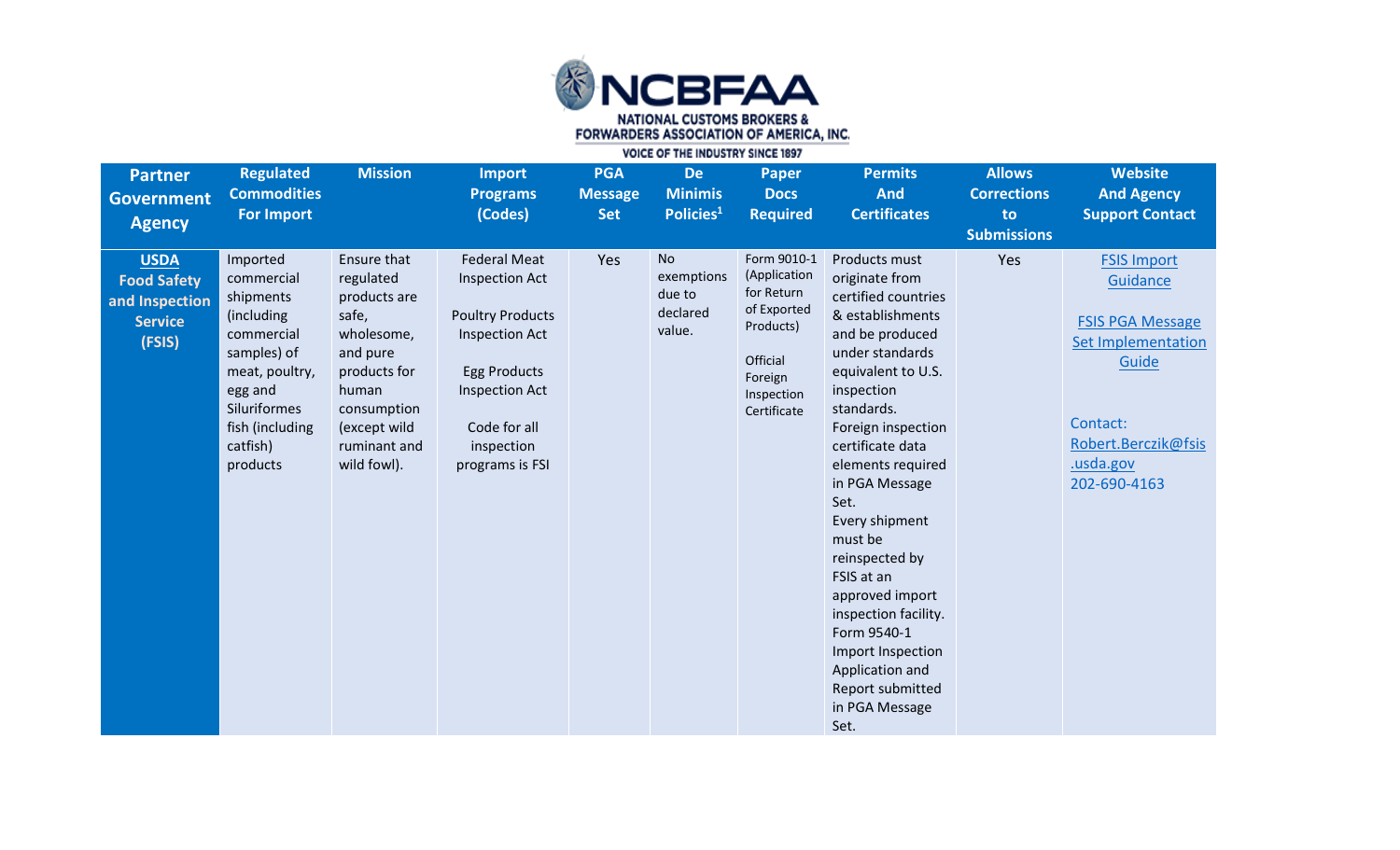

| <b>Partner</b><br><b>Government</b><br><b>Agency</b>                                                                       | <b>Regulated</b><br><b>Commodities</b><br><b>For Import</b> | <b>Mission</b>                                                                                               | <b>Import</b><br><b>Programs</b><br>(Codes)        | <b>PGA</b><br><b>Message</b><br><b>Set</b> | <b>De</b><br><b>Minimis</b><br>Policies <sup>1</sup>    | <b>Paper</b><br><b>Docs</b><br><b>Required</b> | <b>Permits</b><br><b>And</b><br><b>Certificates</b>                                                                                                                                                                                                                                                                                     | <b>Allows</b><br><b>Corrections</b><br>to<br><b>Submissions</b> | <b>Website</b><br><b>And Agency</b><br><b>Support Contact</b>                                                                                   |
|----------------------------------------------------------------------------------------------------------------------------|-------------------------------------------------------------|--------------------------------------------------------------------------------------------------------------|----------------------------------------------------|--------------------------------------------|---------------------------------------------------------|------------------------------------------------|-----------------------------------------------------------------------------------------------------------------------------------------------------------------------------------------------------------------------------------------------------------------------------------------------------------------------------------------|-----------------------------------------------------------------|-------------------------------------------------------------------------------------------------------------------------------------------------|
| <b>USDA</b><br><b>Foreign</b><br><b>Agriculture</b><br><b>Service</b><br>(FAS)                                             | Dairy and<br>Sugar                                          | Administers<br>tariff rate<br>quotas and<br>issues import<br>licenses for<br>sugar and<br>dairy<br>products. | Dairy Import<br>Program<br>Sugar Import<br>Program | <b>No</b>                                  | <b>No</b><br>exemptions<br>due to<br>declared<br>value. | Paper<br>documents<br>not<br>required.         | The Agricultural<br><b>Trade License</b><br>Administration<br>System (ATLAS)<br>portal allows dairy<br>importers to<br>manage licenses<br>and information.<br><b>Global Specialty</b><br><b>Sugar Certificate</b><br>submitted<br>through DIS<br>Form FAS-961<br>Certificate of<br><b>Quota Eligibility</b><br>submitted<br>through DIS | N/A                                                             | Dairy Import<br><b>Licensing Program</b><br><b>Sugar Import</b><br>Program<br>Contact:<br>202-720-0638<br>Dairy-ils@usda.gov<br>Sugars@usda.gov |
| <b>Commerce</b><br><b>National</b><br><b>Oceanic and</b><br><b>Atmospheric</b><br><b>Administration</b><br><b>National</b> | Seafood                                                     | Sustainably<br>manage<br>fishery<br>resources.<br>Ensure that<br>imported                                    | Seafood Import<br>Monitoring<br>Program<br>(SIM)   | Yes                                        | <b>No</b><br>exemptions<br>due to<br>declared<br>value. | Paper<br>documents<br>not<br>required.         | International<br><b>Fisheries Trade</b><br>Permit<br><b>NOAA Form 370</b><br><b>Fisheries</b>                                                                                                                                                                                                                                           | Yes                                                             | <b>Trade Website</b><br>Seafood Import and<br><b>Export</b><br><b>Requirements Tool</b>                                                         |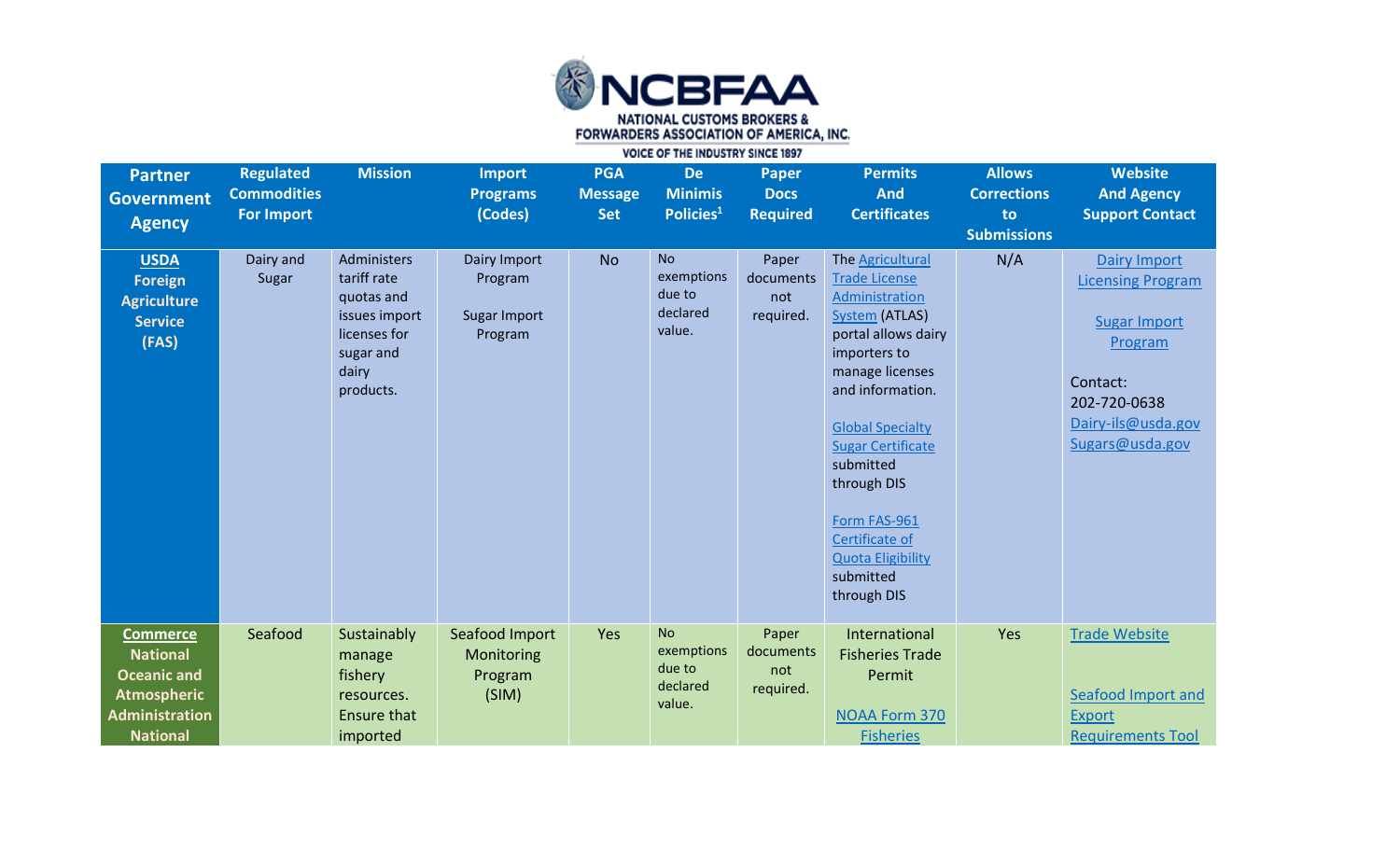

| <b>Partner</b><br><b>Government</b><br><b>Agency</b>                       | <b>Regulated</b><br><b>Commodities</b><br><b>For Import</b> | <b>Mission</b>                                                                                                                                                                   | <b>Import</b><br><b>Programs</b><br>(Codes)                                                                                                                                               | <b>PGA</b><br><b>Message</b><br><b>Set</b> | <b>De</b><br><b>Minimis</b><br>Policies <sup>1</sup>                                                                                       | <b>Paper</b><br><b>Docs</b><br><b>Required</b>                                                                                                                   | <b>Permits</b><br><b>And</b><br><b>Certificates</b>                 | <b>Allows</b><br><b>Corrections</b><br>to<br><b>Submissions</b> | <b>Website</b><br><b>And Agency</b><br><b>Support Contact</b>                                                                                                    |
|----------------------------------------------------------------------------|-------------------------------------------------------------|----------------------------------------------------------------------------------------------------------------------------------------------------------------------------------|-------------------------------------------------------------------------------------------------------------------------------------------------------------------------------------------|--------------------------------------------|--------------------------------------------------------------------------------------------------------------------------------------------|------------------------------------------------------------------------------------------------------------------------------------------------------------------|---------------------------------------------------------------------|-----------------------------------------------------------------|------------------------------------------------------------------------------------------------------------------------------------------------------------------|
| <b>Marine</b><br><b>Fisheries</b><br><b>Service</b><br>(NMFS)              |                                                             | seafood is<br>safe, legal<br>and<br>sustainable.                                                                                                                                 | <b>Highly Migratory</b><br><b>Species Program</b><br>(HMR)<br><b>Tuna Tracking</b><br>and Verification<br>(370)<br><b>Antarctic Marine</b><br><b>Living Resources</b><br>Program<br>(AMR) |                                            |                                                                                                                                            |                                                                                                                                                                  | Certificate of<br>Origin                                            |                                                                 | <b>SIMP Website</b><br><b>NMFS Message Set</b><br>Implementation<br>Guide<br>dale.jones@noaa.g<br>O <sub>V</sub>                                                 |
| <b>Commerce</b><br><b>Enforcement</b><br>and<br><b>Compliance</b><br>(E&C) | Any<br>commodity                                            | Administers<br>laws involving<br>antidumping<br>and<br>countervailing<br>duties. Also<br>administers<br>FTZ program,<br>steel and<br>aluminum<br>import<br>monitoring<br>license | Enforcement<br>and Compliance<br>(ECO)                                                                                                                                                    | <b>No</b>                                  | <b>No</b><br>exemptions<br>due to<br>declared<br>value. All<br>products<br>covered by<br>AD/CVD<br>orders<br>require a<br>formal<br>entry. | $ITA-340P -$<br>duty-free<br>watch<br>imports<br>$ITA-338P -$<br>duty-free<br>scientific<br>instruments<br>imports<br>$ITA-361P -$<br>request for<br>refunds for | <b>Steel Import</b><br>License<br><b>Aluminum Import</b><br>License | N/A                                                             | Antidumping and<br>Countervailing<br><b>Duties Enforcement</b><br><b>Aluminum and Steel</b><br><b>Import Monitoring</b><br>Contact:<br>202-482-0984<br>Aluminum: |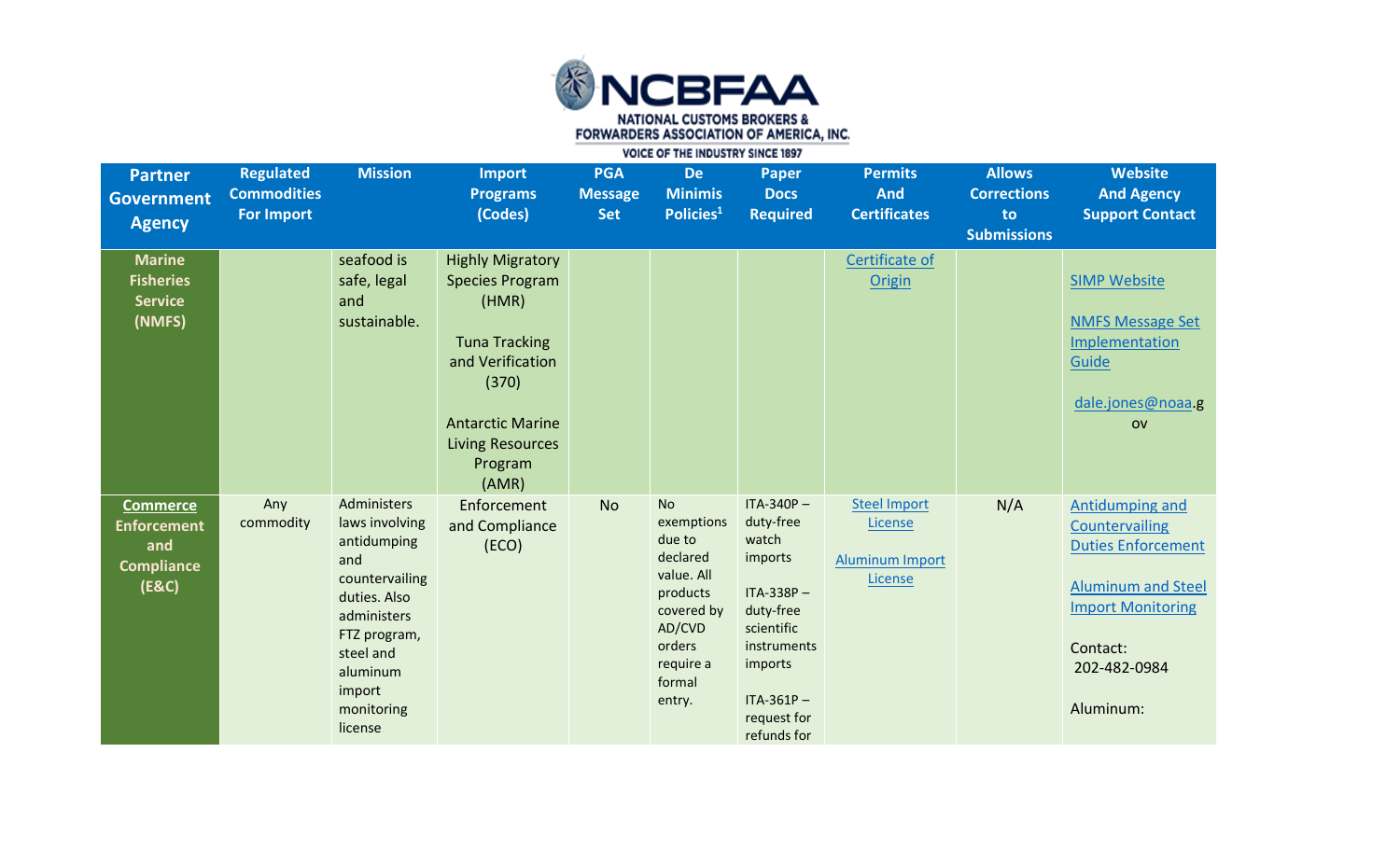

| <b>Partner</b><br><b>Government</b><br><b>Agency</b>                                                                             | <b>Regulated</b><br><b>Commodities</b><br><b>For Import</b>                                      | <b>Mission</b>                                                                                                                | <b>Import</b><br><b>Programs</b><br>(Codes)        | <b>PGA</b><br><b>Message</b><br><b>Set</b> | <b>De</b><br><b>Minimis</b><br>Policies <sup>1</sup>    | <b>Paper</b><br><b>Docs</b><br><b>Required</b> | <b>Permits</b><br><b>And</b><br><b>Certificates</b>                                                                               | <b>Allows</b><br><b>Corrections</b><br>to<br><b>Submissions</b> | <b>Website</b><br><b>And Agency</b><br><b>Support Contact</b>                                           |
|----------------------------------------------------------------------------------------------------------------------------------|--------------------------------------------------------------------------------------------------|-------------------------------------------------------------------------------------------------------------------------------|----------------------------------------------------|--------------------------------------------|---------------------------------------------------------|------------------------------------------------|-----------------------------------------------------------------------------------------------------------------------------------|-----------------------------------------------------------------|---------------------------------------------------------------------------------------------------------|
|                                                                                                                                  |                                                                                                  | program, and<br>other<br>programs.                                                                                            |                                                    |                                            |                                                         | watch<br>imports                               |                                                                                                                                   |                                                                 | Aluminum.license@<br>trade.gov<br>202-482-1004<br>Steel:<br>Steel.license@trade<br>.gov<br>202-482-2105 |
| <b>Commerce</b><br>Office of<br><b>Textiles and</b><br><b>Apparel</b><br>(OTA)                                                   | <b>Textiles and</b><br>apparel                                                                   | Administers<br>tariff rate<br>quotas on<br>certain<br>worsted wool<br>fabrics;<br>monitors all<br>textile trade<br>agreements | <b>Office of Textiles</b><br>and Apparel<br>(OTX)  | <b>No</b>                                  | <b>No</b><br>exemptions<br>due to<br>declared<br>value  |                                                |                                                                                                                                   | N/A                                                             | <b>OTEXA Website</b><br>Contact:<br>202-482-5078<br>Laurie.Mease@trade.<br>gov                          |
| <b>Health and</b><br><b>Human</b><br><b>Services</b><br>(HHS)<br><b>Centers for</b><br><b>Disease</b><br><b>Control</b><br>(CDC) | Imports of<br>animals or<br>animal<br>products<br>capable of<br>causing<br>disease in<br>humans. | Prevent the<br>spread of<br>human<br>disease from<br>imports of<br>animal,<br>animal<br>products and                          | <b>Public Health</b><br>Service Act<br>(Code: CDC) | <b>No</b>                                  | <b>No</b><br>exemptions<br>due to<br>declared<br>value. | Yes                                            | CDC requires an<br><b>Import Permit for</b><br>infectious<br>biological agents,<br>substances, or<br>vectors of human<br>disease. | N/A                                                             | <b>CDC Importing</b><br>Animals Into the US<br><b>CDC Dog Import</b><br>Program                         |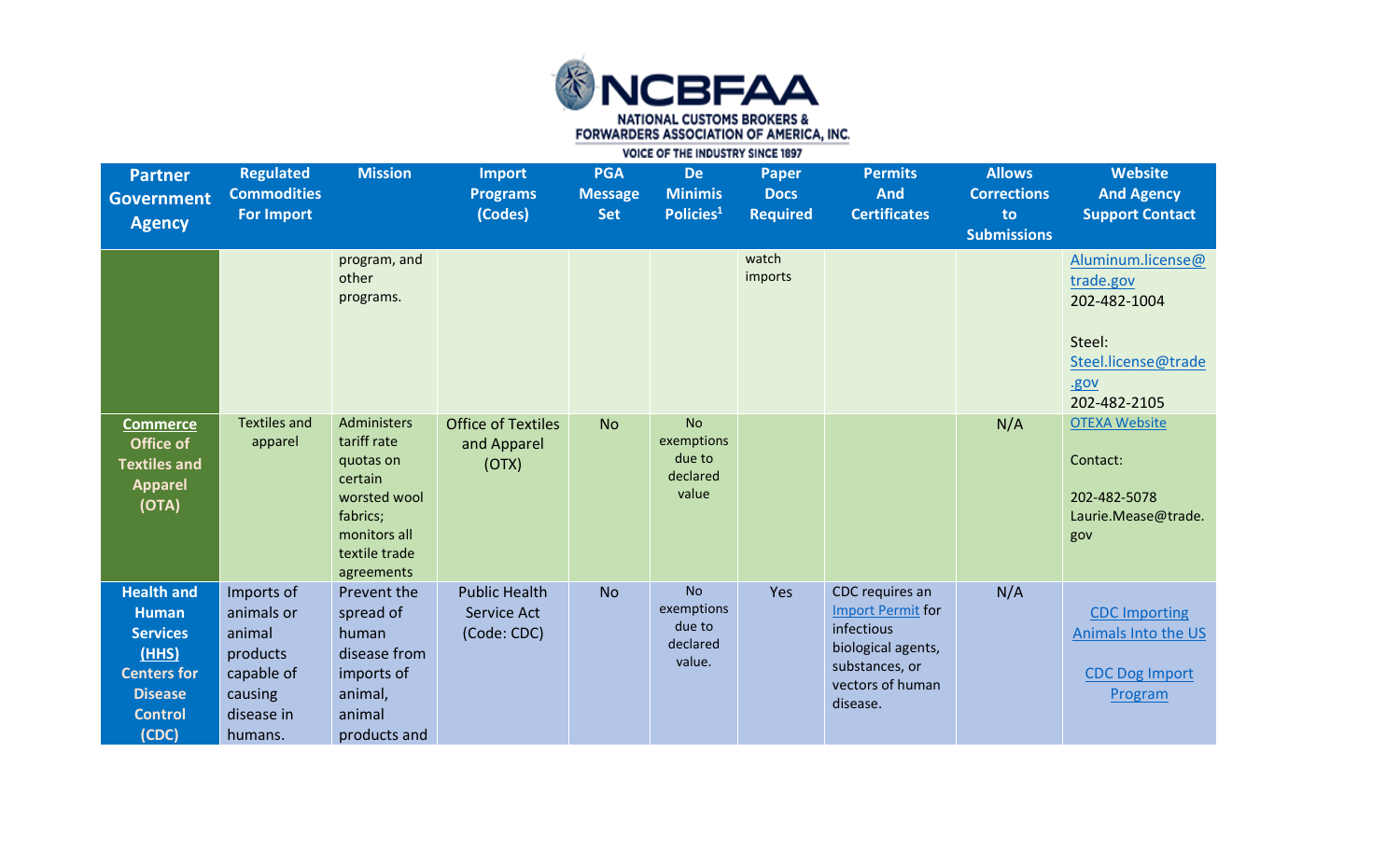

| <b>Partner</b><br><b>Government</b><br><b>Agency</b>                                  | <b>Regulated</b><br><b>Commodities</b><br><b>For Import</b>                                                                                                                                                       | <b>Mission</b>                                                                              | <b>Import</b><br><b>Programs</b><br>(Codes)     | <b>PGA</b><br><b>Message</b><br><b>Set</b>                     | <b>De</b><br><b>Minimis</b><br>Policies <sup>1</sup>                                 | <b>Paper</b><br><b>Docs</b><br><b>Required</b> | <b>Permits</b><br><b>And</b><br><b>Certificates</b>                                                                                                                                                                                                                                                                                              | <b>Allows</b><br><b>Corrections</b><br>to<br><b>Submissions</b>                                   | <b>Website</b><br><b>And Agency</b><br><b>Support Contact</b>                                                                                                                                   |
|---------------------------------------------------------------------------------------|-------------------------------------------------------------------------------------------------------------------------------------------------------------------------------------------------------------------|---------------------------------------------------------------------------------------------|-------------------------------------------------|----------------------------------------------------------------|--------------------------------------------------------------------------------------|------------------------------------------------|--------------------------------------------------------------------------------------------------------------------------------------------------------------------------------------------------------------------------------------------------------------------------------------------------------------------------------------------------|---------------------------------------------------------------------------------------------------|-------------------------------------------------------------------------------------------------------------------------------------------------------------------------------------------------|
|                                                                                       | Includes live<br>dogs and cats,<br>certain trophy<br>animals and<br>other<br>products<br>from<br>restricted<br>animals.<br>Also regulates<br>biological<br>materials that<br>could cause<br>disease in<br>humans. | biologic<br>materials<br>capable of<br>introducing<br>and<br>spreading<br>human<br>disease. |                                                 |                                                                |                                                                                      |                                                | CDC does not<br>require a general<br>certificate of<br>health, but health<br>certificates may<br>be required by<br>some states or<br>airlines.<br>CDC may suspend<br>dog imports from<br>high risk countries<br>for dog rabies.<br>Citizens/residents<br>relocated from<br>these countries<br>can apply for a<br><b>CDC Dog Import</b><br>Permit |                                                                                                   | <b>CDC Import</b><br>Program for<br><b>Infectious Biological</b><br><b>Materials</b><br><b>Biological Materials</b><br>FAQS<br>Contact for<br>biological materials:<br>importpermit@cdc.<br>gov |
| <b>HHS</b><br><b>Food and Drug</b><br><b>Administration</b><br>(FDA)<br><b>DIRECT</b> | Foods (except<br>meat from<br>livestock,<br>poultry and<br>some egg<br>products                                                                                                                                   | Protect public<br>health by<br>ensuring safe,<br>sanitary and<br>properly<br>labeled foods; | <b>Biologics</b><br>(BIO)<br>Cosmetics<br>(COS) | Yes<br>Prior<br>Notice<br>required<br>for all food<br>products | <b>No</b><br>exemptions<br>due to<br>declared<br>value,<br>except for:<br>-Cosmetics | Paper<br>documents<br>not<br>required.         | No import<br>permits. FDA<br>requires<br>registration of<br>food, drug,<br>cosmetics,                                                                                                                                                                                                                                                            | Yes, but FDA<br>status must<br>be rejected if<br>within 5 days<br>of anticipated<br>arrival date. | <b>FDA Import Programs</b><br>Website<br><b>FDA ACE Supplemental</b><br>Guide                                                                                                                   |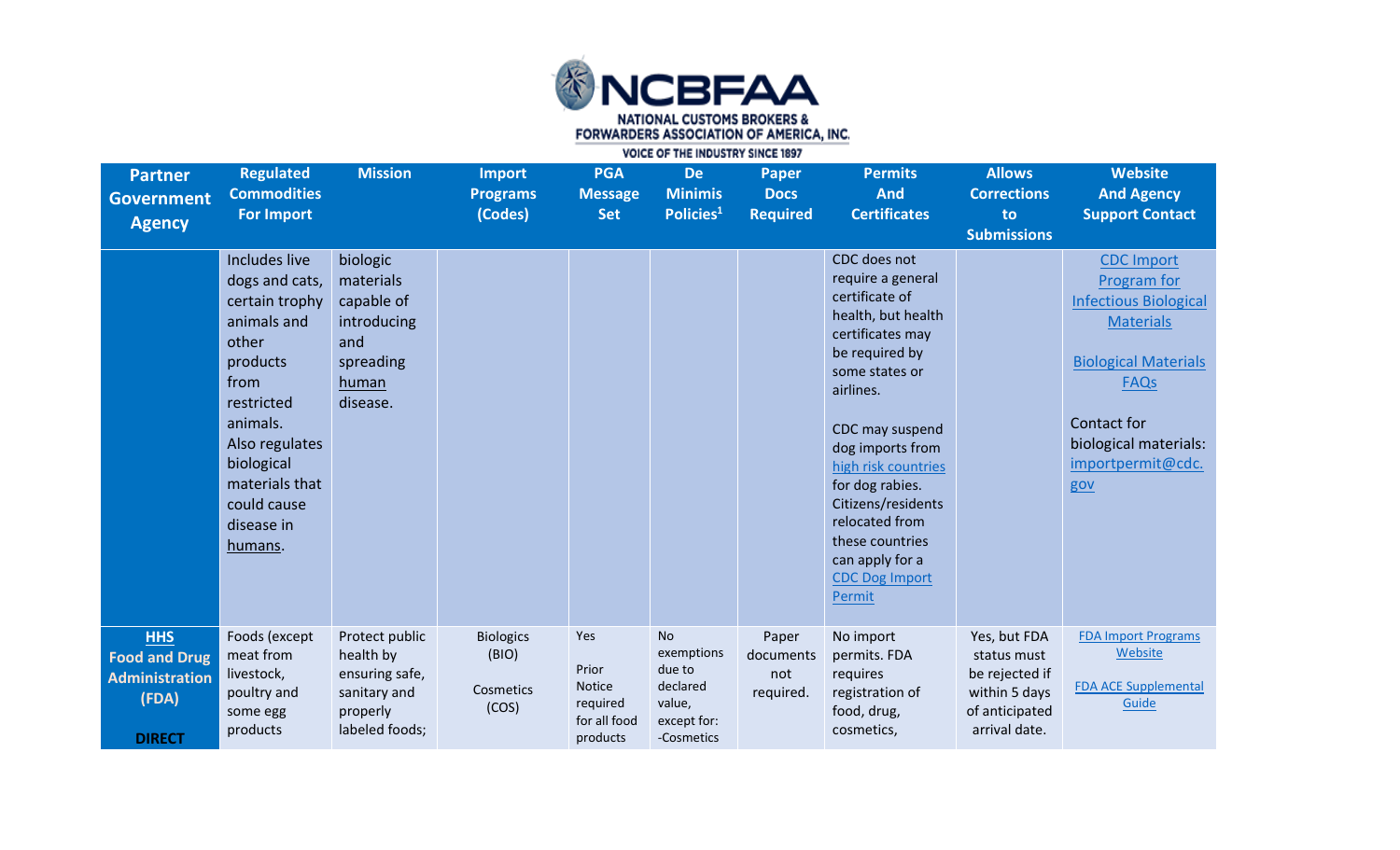

| <b>Partner</b><br><b>Government</b><br><b>Agency</b> | <b>Regulated</b><br><b>Commodities</b><br><b>For Import</b>                                                                                                                                                                               | <b>Mission</b>                                                                                                                                                                                                                                    | <b>Import</b><br><b>Programs</b><br>(Codes)                                                                                                                                                                                                     | <b>PGA</b><br><b>Message</b><br><b>Set</b>                                                                                                                                                                                                           | <b>De</b><br><b>Minimis</b><br>Policies <sup>1</sup>                                                                                                                                                                                                                                                                                                                                              | <b>Paper</b><br><b>Docs</b><br><b>Required</b> | <b>Permits</b><br><b>And</b><br><b>Certificates</b> | <b>Allows</b><br><b>Corrections</b><br>to<br><b>Submissions</b> | <b>Website</b><br><b>And Agency</b><br><b>Support Contact</b>                                                                                                                               |
|------------------------------------------------------|-------------------------------------------------------------------------------------------------------------------------------------------------------------------------------------------------------------------------------------------|---------------------------------------------------------------------------------------------------------------------------------------------------------------------------------------------------------------------------------------------------|-------------------------------------------------------------------------------------------------------------------------------------------------------------------------------------------------------------------------------------------------|------------------------------------------------------------------------------------------------------------------------------------------------------------------------------------------------------------------------------------------------------|---------------------------------------------------------------------------------------------------------------------------------------------------------------------------------------------------------------------------------------------------------------------------------------------------------------------------------------------------------------------------------------------------|------------------------------------------------|-----------------------------------------------------|-----------------------------------------------------------------|---------------------------------------------------------------------------------------------------------------------------------------------------------------------------------------------|
| <b>HOLD</b><br><b>AUTHORITY</b>                      | regulated by<br>USDA);<br>Human and<br>animal drugs,<br>vaccines and<br>other biologic<br>products and<br>medical<br>devices;<br>Cosmetics<br>and dietary<br>supplements;<br>Radiation-<br>emitting<br>electronic<br>products;<br>Tobacco | safe and<br>effective<br>drugs and<br>medical<br>devices; safe<br>and properly<br>labeled<br>cosmetics/die<br>tary<br>supplements;<br>regulating<br>tobacco<br>products and<br>protecting<br>against<br>radiation from<br>electronic<br>products. | <b>Medical Devices</b><br>(DEV)<br><b>Drugs</b><br>(DRU)<br>Foods<br>(FOO)<br><b>Radiation Emitting</b><br>Products (RAD)<br>Tobacco<br>(TOB)<br><b>Veterinary Drugs</b><br>(VME)<br><b>General Program</b><br>Code for<br>disclaiming<br>(FDA) | through<br>ACE or<br><b>FDA'S Prior</b><br>Notice<br>System<br>Interface<br>(PNSI)<br>Document<br>submission<br>through<br><b>FDA Import</b><br>Trade<br>Auxiliary<br>Commun-<br>ications<br>System<br>(ITACS)<br>instead of<br>through<br>CBP's DIS | -Dinnerware<br>-Radiation-<br>emitting,<br>non-medical<br>devices<br>-Biological<br>samples for<br>laboratory<br>testing<br>-Food,<br>except<br>ackees,<br>puffer fish,<br>raw clams,<br>oysters,<br>mussels,<br>and food<br>packed in<br>airtight<br>containers<br>intended to<br>be stored at<br>room temp.<br><b>FDA Prior</b><br>Notice<br>required for<br>all food and<br>feed<br>shipments. |                                                | medical device<br>and tobacco<br>facilities.        |                                                                 | <b>FDA ACE Affirmation of</b><br><b>Compliance Codes</b><br>Contact:<br>ACE Support@fda.hhs.g<br>$ov$<br>FDAImportsInquiry@fda<br>.hhs.gov<br>Gayle.Gehrman@fda.hh<br>s.gov<br>718-662-5708 |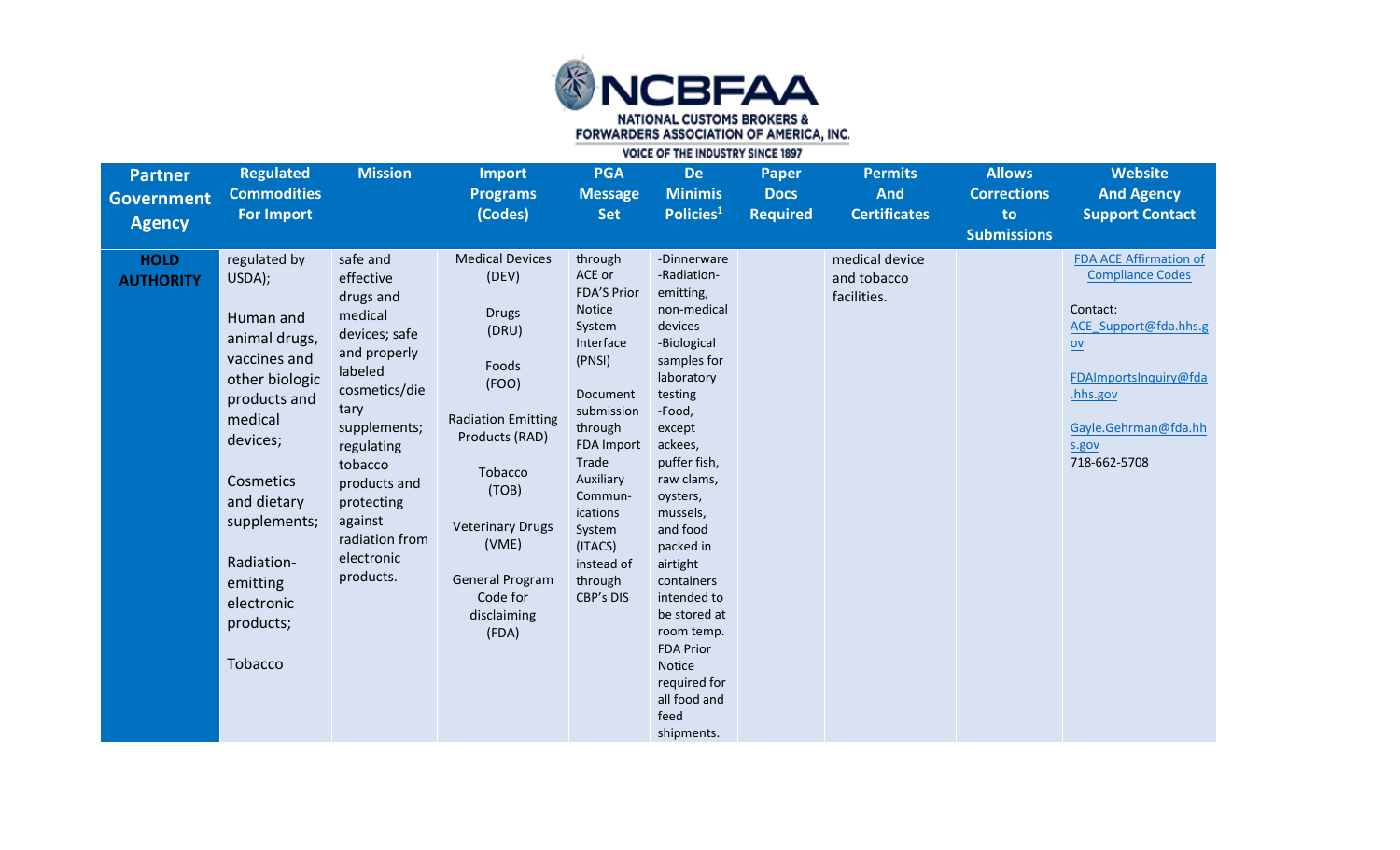

| <b>Partner</b><br><b>Government</b><br><b>Agency</b>                                                                                      | <b>Regulated</b><br><b>Commodities</b><br><b>For Import</b> | <b>Mission</b>                                                      | <b>Import</b><br><b>Programs</b><br>(Codes) | <b>PGA</b><br><b>Message</b><br><b>Set</b>                                                                                                                                                           | <b>De</b><br><b>Minimis</b><br>Policies <sup>1</sup>    | <b>Paper</b><br><b>Docs</b><br><b>Required</b>  | <b>Permits</b><br><b>And</b><br><b>Certificates</b>                                                                                                                                                                                                                                                                                                                                                    | <b>Allows</b><br><b>Corrections</b><br>to<br><b>Submissions</b>                                   | <b>Website</b><br><b>And Agency</b><br><b>Support Contact</b>                                                                                                                                                 |
|-------------------------------------------------------------------------------------------------------------------------------------------|-------------------------------------------------------------|---------------------------------------------------------------------|---------------------------------------------|------------------------------------------------------------------------------------------------------------------------------------------------------------------------------------------------------|---------------------------------------------------------|-------------------------------------------------|--------------------------------------------------------------------------------------------------------------------------------------------------------------------------------------------------------------------------------------------------------------------------------------------------------------------------------------------------------------------------------------------------------|---------------------------------------------------------------------------------------------------|---------------------------------------------------------------------------------------------------------------------------------------------------------------------------------------------------------------|
|                                                                                                                                           |                                                             |                                                                     |                                             |                                                                                                                                                                                                      | See CSMS<br>Message 17-<br>000388.                      |                                                 |                                                                                                                                                                                                                                                                                                                                                                                                        |                                                                                                   |                                                                                                                                                                                                               |
| <b>Department of</b><br><b>Interior</b><br>Fish & Wildlife<br><b>Service</b><br>(FWS)<br><b>DIRECT</b><br><b>HOLD</b><br><b>AUTHORITY</b> | Fish, wildlife<br>and plants                                | Conserve,<br>protect and<br>enhance fish,<br>wildlife and<br>plants | <b>All FWS</b><br>programs<br>(FWS)         | Yes, but<br>not<br>mandatory<br>until mid-<br>2022<br><b>ACE will</b><br>push data<br>through to<br><b>FWS eDecs</b><br>system.<br><b>Brokers</b><br>must also<br>have an<br>eDecs filer<br>account. | <b>No</b><br>exemptions<br>due to<br>declared<br>value. | Paper<br><b>CITES</b><br>documents<br>Required. | All importers must<br>have a license (3-<br>200-3a or 3b) See<br><b>Import License</b><br>various permits are<br>required for<br>specific activities.<br>See Do I Need A<br>Permit?<br>3-177 Declaration<br>(through ACE)<br>Entry at designated<br>FWS ports (or<br>authorized border<br>ports)<br>48 hour notice<br>required to<br>inspectors at port<br>of entry for live or<br>perishable wildlife | Yes, but FWS<br>status must<br>be rejected if<br>within 3 days<br>of anticipated<br>arrival date. | <b>FWS Imports</b><br>Website<br><b>FWS ACE</b><br><b>Requirements</b><br><b>ACE FWS Message</b><br><b>Set Samples</b><br><b>ACE Tips for Trade</b><br>Contact:<br>rhyan tompkins@f<br>ws.gov<br>703-358-1949 |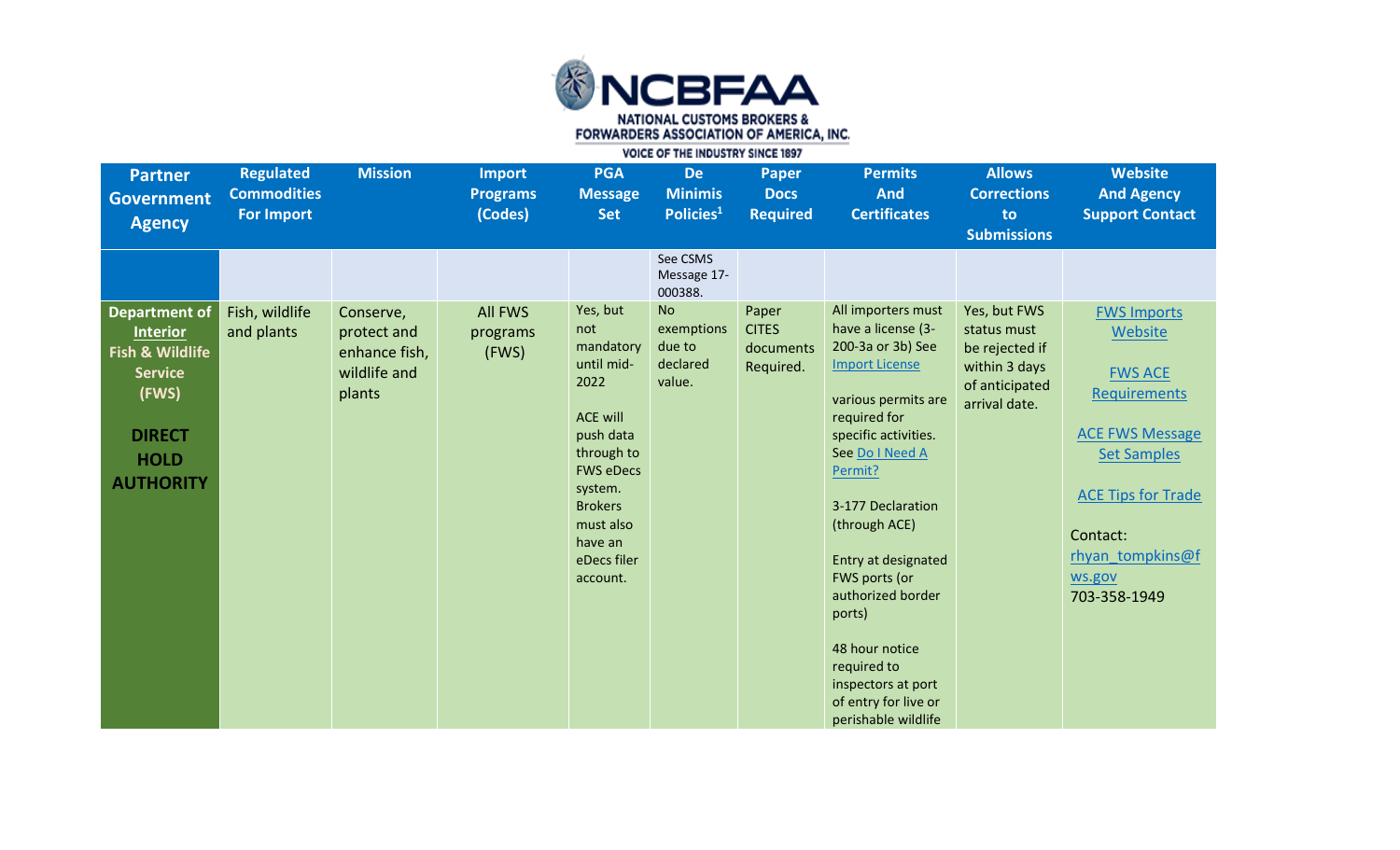

| <b>Partner</b><br><b>Government</b><br><b>Agency</b>                                                                | <b>Regulated</b><br><b>Commodities</b><br><b>For Import</b> | <b>Mission</b>                                                                                                                         | <b>Import</b><br><b>Programs</b><br>(Codes) | <b>PGA</b><br><b>Message</b><br><b>Set</b> | <b>De</b><br><b>Minimis</b><br>Policies <sup>1</sup>                                                                                                                                                                                                                                                                 | <b>Paper</b><br><b>Docs</b><br><b>Required</b> | <b>Permits</b><br><b>And</b><br><b>Certificates</b>                                              | <b>Allows</b><br><b>Corrections</b><br>to<br><b>Submissions</b> | <b>Website</b><br><b>And Agency</b><br><b>Support Contact</b>                                                               |
|---------------------------------------------------------------------------------------------------------------------|-------------------------------------------------------------|----------------------------------------------------------------------------------------------------------------------------------------|---------------------------------------------|--------------------------------------------|----------------------------------------------------------------------------------------------------------------------------------------------------------------------------------------------------------------------------------------------------------------------------------------------------------------------|------------------------------------------------|--------------------------------------------------------------------------------------------------|-----------------------------------------------------------------|-----------------------------------------------------------------------------------------------------------------------------|
| <b>Department of</b><br><b>Justice</b><br>Alcohol,<br>Tobacco,<br><b>Firearms and</b><br><b>Explosives</b><br>(ATF) | Firearms,<br>ammunition,<br>implements<br>of war            | Reduce<br>violent crime<br>and protect<br>the public by<br>verifying that<br>regulated<br>commodities<br>can be<br>legally<br>imported | All programs<br>(ATF)                       | Yes, but<br>no flags                       | ATF allows<br>imports of<br>minor<br>component<br>and parts<br>for<br>Category<br>$I(a)$ and $I(b)$<br>firearms<br>(except<br>barrels,<br>cylinders,<br>receivers or<br>complete<br>breech<br>mechanism<br>) when the<br>total value<br>does not<br>exceed<br>\$100<br>wholesale<br>in any<br>single<br>transaction. | Form 6A<br>Import<br>Application<br>and Permit | <b>Import Permit</b><br>(Form 6) required<br>ATF Form 6A<br>Certification of<br>Release from CBP | Yes                                                             | <b>ATF Import Website</b><br><b>ATF Supplemental</b><br><b>Guidance for ACE</b><br>Contact:<br>Imports-<br>Helpdesk@atf.gov |
| <b>Department of</b><br><b>Justice</b>                                                                              | Controlled<br>substances,                                   | Prevent,<br>detect and                                                                                                                 | <b>DEA</b>                                  | Yes                                        | <b>No</b><br>exemptions<br>due to                                                                                                                                                                                                                                                                                    | Paper<br>documents                             | DEA -236 -<br>Controlled                                                                         | Yes                                                             | <b>DEA Import Website</b>                                                                                                   |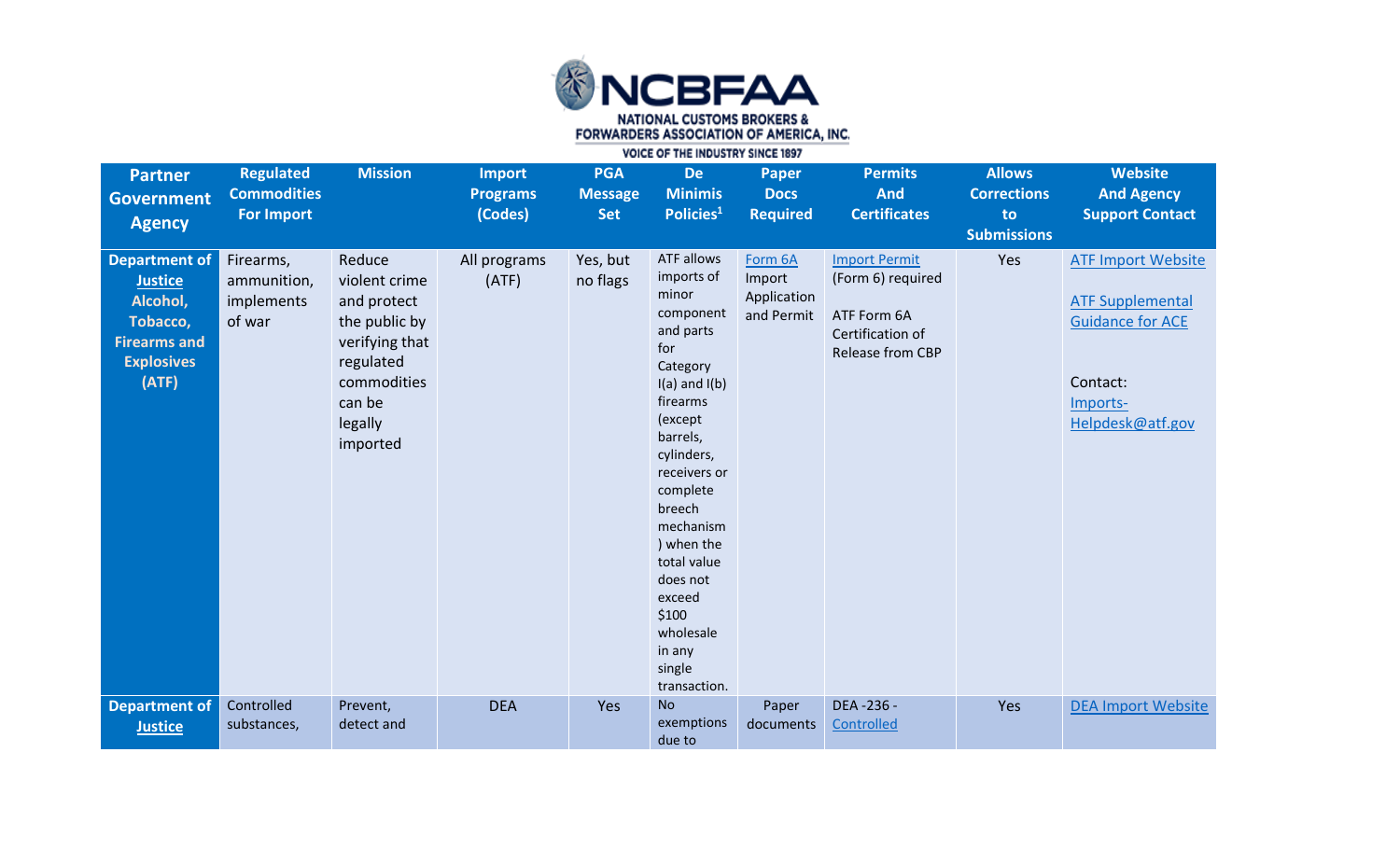

| <b>Partner</b><br><b>Government</b><br><b>Agency</b>                                                      | <b>Regulated</b><br><b>Commodities</b><br><b>For Import</b>                                           | <b>Mission</b>                                                                                                                                                | <b>Import</b><br><b>Programs</b><br>(Codes) | <b>PGA</b><br><b>Message</b><br><b>Set</b> | <b>De</b><br><b>Minimis</b><br>Policies <sup>1</sup>    | Paper<br><b>Docs</b><br><b>Required</b> | <b>Permits</b><br><b>And</b><br><b>Certificates</b>                                                                                                                                  | <b>Allows</b><br><b>Corrections</b><br>to<br><b>Submissions</b> | <b>Website</b><br><b>And Agency</b><br><b>Support Contact</b>                                                |
|-----------------------------------------------------------------------------------------------------------|-------------------------------------------------------------------------------------------------------|---------------------------------------------------------------------------------------------------------------------------------------------------------------|---------------------------------------------|--------------------------------------------|---------------------------------------------------------|-----------------------------------------|--------------------------------------------------------------------------------------------------------------------------------------------------------------------------------------|-----------------------------------------------------------------|--------------------------------------------------------------------------------------------------------------|
| <b>Drug</b><br><b>Enforcement</b><br><b>Administration</b><br>(DEA)                                       | including<br>narcotics,<br>stimulants,<br>depressants,<br>hallucinogenics<br>and anabolic<br>steroids | eliminate the<br>diversion of<br>controlled<br>substances<br>through a<br>closed system<br>of<br>distribution.                                                |                                             |                                            | declared<br>value.                                      | not<br>required.                        | <b>Substances Import</b><br><b>Declaration</b><br>DEA 357 - Permit<br>to Import<br>Controlled<br>Substances for<br>Domestic/Scientifi<br>c Purposes<br>Transshipment<br>Notification |                                                                 | <b>DEA</b><br>Implementation<br><b>Guide for ACE</b><br><b>Quick Reference</b><br><b>Guide for Importers</b> |
| <b>State</b><br><b>Department</b><br><b>Directorate of</b><br><b>Defense</b><br><b>Controls</b><br>(DDTC) | Defense<br>articles (for<br>temporary<br>import)                                                      | Controls the<br>export and<br>temporary<br>import of<br>defense<br>articles and<br>defense<br>services<br>covered by<br>the U.S.<br><b>Munitions</b><br>List. | <b>DTC</b>                                  | Yes                                        | <b>No</b><br>exemptions<br>due to<br>declared<br>value. |                                         | <b>DSP-61</b><br><b>Temporary</b><br><b>Import License</b>                                                                                                                           | <b>No</b>                                                       | <b>DDTC ACE</b><br>Implementation<br>Guide<br><b>DDTC Website</b><br>Contacts                                |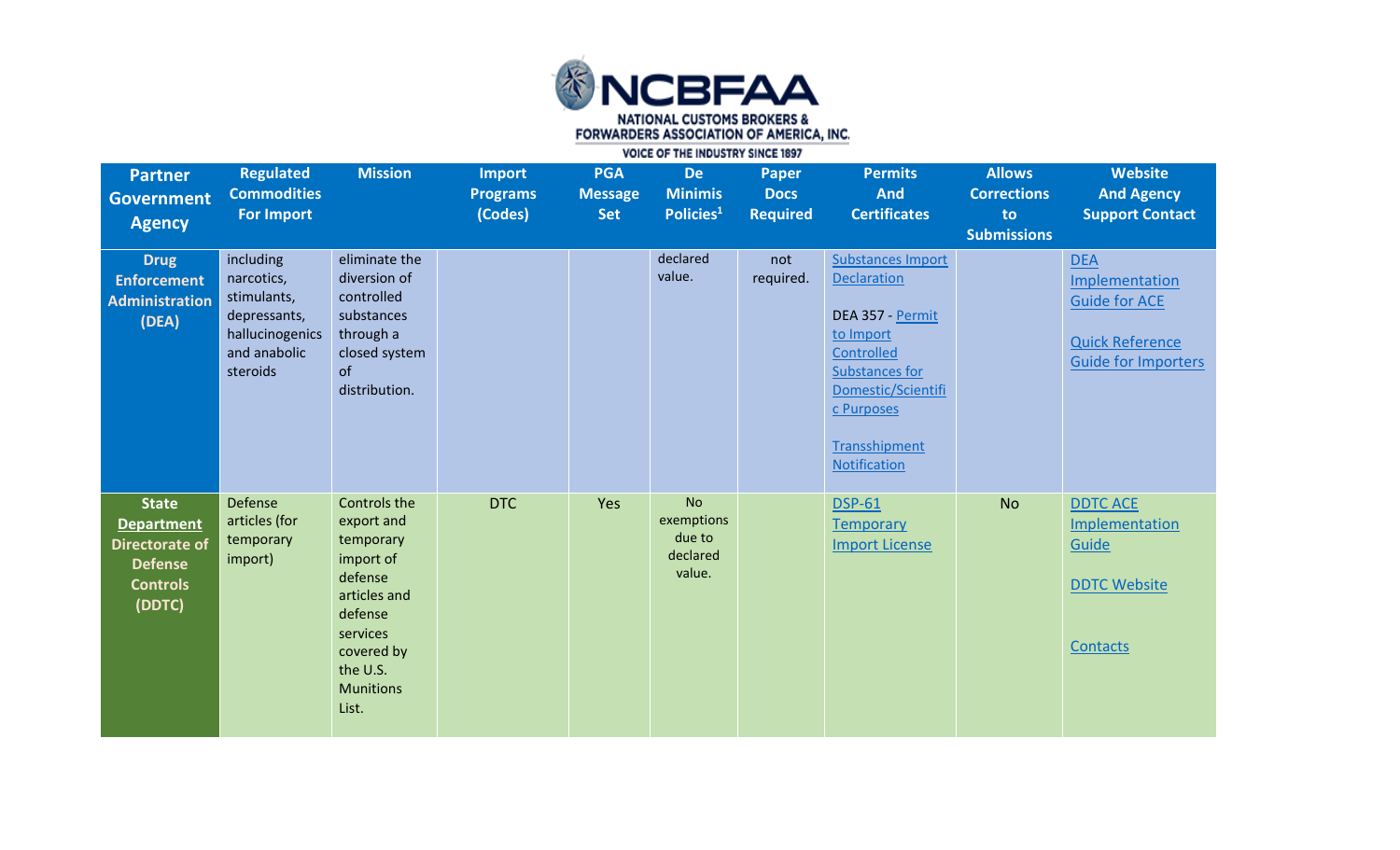

| <b>Partner</b><br><b>Government</b><br><b>Agency</b>                                            | <b>Regulated</b><br><b>Commodities</b><br><b>For Import</b> | <b>Mission</b>                                                                                                                                                                                                                                                                                                                                            | <b>Import</b><br><b>Programs</b><br>(Codes)                                                  | <b>PGA</b><br><b>Message</b><br><b>Set</b> | <b>De</b><br><b>Minimis</b><br>Policies <sup>1</sup>    | <b>Paper</b><br><b>Docs</b><br><b>Required</b>              | <b>Permits</b><br><b>And</b><br><b>Certificates</b>                                                                                                                                                                                         | <b>Allows</b><br><b>Corrections</b><br>to | <b>Website</b><br><b>And Agency</b><br><b>Support Contact</b>                                                                                              |
|-------------------------------------------------------------------------------------------------|-------------------------------------------------------------|-----------------------------------------------------------------------------------------------------------------------------------------------------------------------------------------------------------------------------------------------------------------------------------------------------------------------------------------------------------|----------------------------------------------------------------------------------------------|--------------------------------------------|---------------------------------------------------------|-------------------------------------------------------------|---------------------------------------------------------------------------------------------------------------------------------------------------------------------------------------------------------------------------------------------|-------------------------------------------|------------------------------------------------------------------------------------------------------------------------------------------------------------|
| <b>State</b><br><b>Department</b><br>Office of<br><b>Marine</b><br><b>Conservation</b><br>(OMC) | Shrimp                                                      | Management,<br>conservation,<br>restoration of<br>stocks of living<br>marine<br>resources.<br><b>Ensures that</b><br>imported<br>shrimp only<br>comes from<br>nations that<br>harvest<br>shrimp under<br>conditions<br>that minimize<br>the impact on<br>endangered<br>sea turtles.<br><b>State OMC</b><br>certify nations<br>that meet this<br>criteria. | Section 609 of<br>Public Law 101-<br>162<br><b>Office of Marine</b><br>Conservation<br>(OMC) | Yes                                        | <b>No</b><br>exemptions<br>due to<br>declared<br>value. | Paper DS-<br>2031<br>required if<br>ACE/DIS is<br>not used. | Shrimp<br>Exporter/Importer's<br><b>Declaration (DS-</b><br>2031) can be<br>submitted through<br>ACE for shrimp from<br>certified countries;<br>and through DIS<br>with foreign<br>signature for shrimp<br>from non-certified<br>countries. | <b>Submissions</b><br>Yes                 | <b>State Department</b><br><b>OMC Website</b><br><b>OMC ACE</b><br>Implementation<br>Guide<br>Contact:<br>DS2031@state.gov<br>Joseph Fette<br>202-647-2335 |
| <b>Transportation</b><br><b>Department</b><br><b>National</b><br><b>Highway</b>                 | Motor vehicles<br>and motor<br>vehicle<br>equipment         | Establishes<br>and enforces<br>minimum<br>safety                                                                                                                                                                                                                                                                                                          | <b>MVS</b> Motor Vehicles<br><b>REI</b> Regulated<br><b>Motor Vehicle</b><br>Equipment       | Yes                                        | <b>No</b><br>exemptions<br>due to                       | Paper<br>documents<br>not<br>required.                      | <b>HS-7 Declaration</b><br>https://www.nht<br>sa.gov/sites/nhts<br>a.gov/files/docu                                                                                                                                                         | Yes                                       | <b>NHTSA ACE</b><br>Implementation<br>Guide                                                                                                                |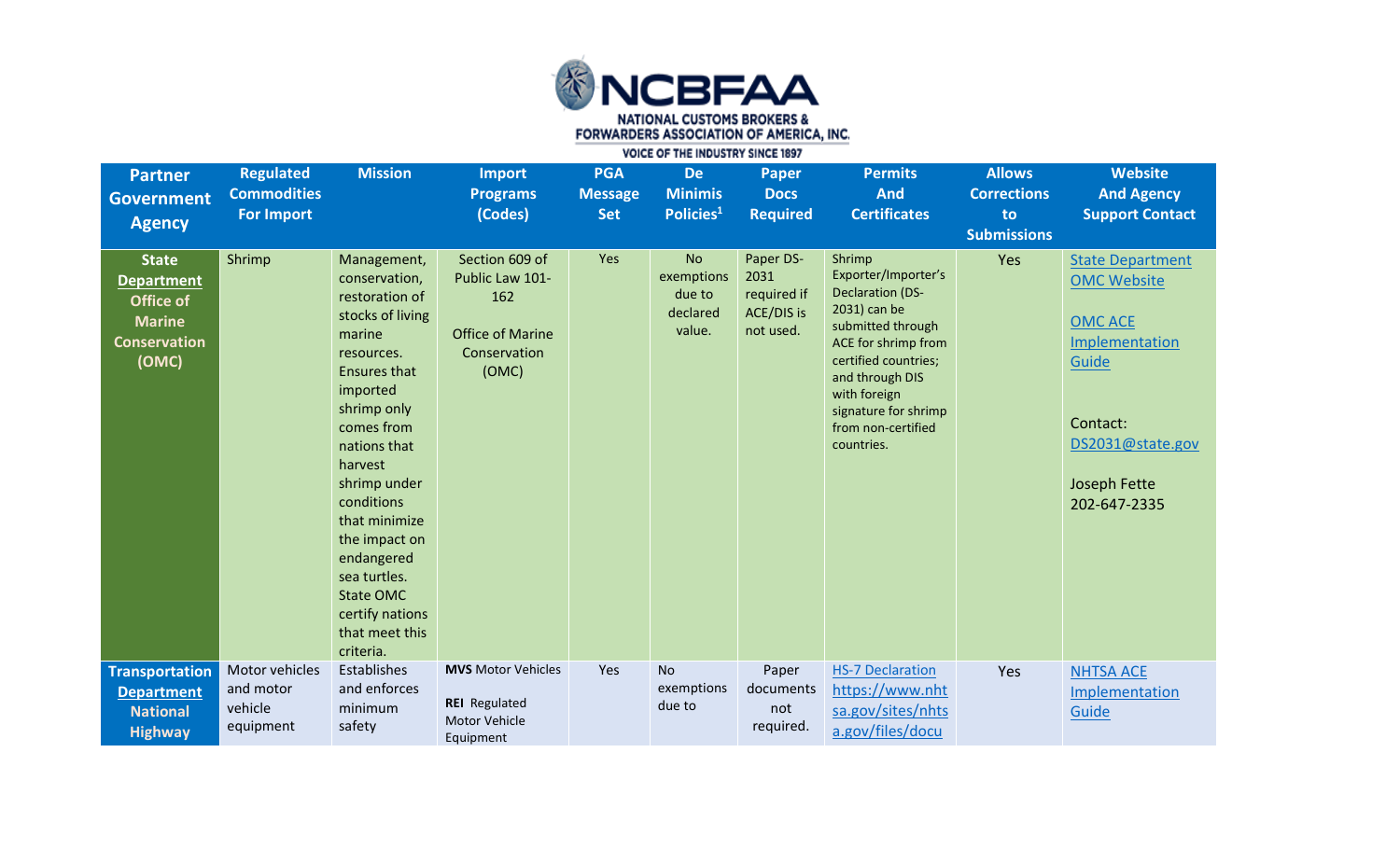

| <b>Partner</b><br><b>Government</b><br><b>Agency</b>                             | <b>Regulated</b><br><b>Commodities</b><br><b>For Import</b> | <b>Mission</b>                                                             | <b>Import</b><br><b>Programs</b><br>(Codes)                                                                                                                                       | <b>PGA</b><br><b>Message</b><br><b>Set</b> | <b>De</b><br><b>Minimis</b><br>Policies <sup>1</sup> | <b>Paper</b><br><b>Docs</b><br><b>Required</b> | <b>Permits</b><br><b>And</b><br><b>Certificates</b>                                                                                                                                           | <b>Allows</b><br><b>Corrections</b><br>to<br><b>Submissions</b> | <b>Website</b><br><b>And Agency</b><br><b>Support Contact</b>                                                                                                                                                                                                                                                                         |
|----------------------------------------------------------------------------------|-------------------------------------------------------------|----------------------------------------------------------------------------|-----------------------------------------------------------------------------------------------------------------------------------------------------------------------------------|--------------------------------------------|------------------------------------------------------|------------------------------------------------|-----------------------------------------------------------------------------------------------------------------------------------------------------------------------------------------------|-----------------------------------------------------------------|---------------------------------------------------------------------------------------------------------------------------------------------------------------------------------------------------------------------------------------------------------------------------------------------------------------------------------------|
| <b>Safety</b><br><b>Administration</b><br>(NHTSA)                                |                                                             | requirements<br>for motor<br>vehicles and<br>equipment                     | <b>TPE</b> Replacement<br>Motor Vehicle<br>Equipment<br><b>OFF</b> Commodity not<br>subject to NHTSA<br>jurisdiction or<br>vehicle not<br>manufactured for<br>use on public roads |                                            | declared<br>value.                                   |                                                | ments/hs7 1119<br>20 v3 secured.p<br>dfand HS-474<br>(DOT<br>Conformance<br>Bond for a<br>Vehicle)<br>transmitted<br>through PGA<br>Message Set;<br>supplemental<br>documents<br>through DIS. |                                                                 | <b>NHTSA FAQ</b><br><b>List of Registered</b><br>Importers<br><b>Importer Best</b><br><b>Practices</b><br><b>Broker Tips for</b><br><b>Filing Vehicle</b><br><b>Import Entries</b><br>Contacts:<br>Importation and<br><b>Certification Division</b><br>202-366-5291<br><b>Equipment Division</b><br>202-366-5322<br>NHTSA.ACE@dot.gov |
| <b>Treasury</b><br><b>Department</b><br><b>Alcohol and</b><br><b>Tobacco Tax</b> | <b>Distilled spirits</b><br>Wine<br><b>Beer</b>             | <b>Regulates and</b><br>collects excise<br>tax on beer,<br>wine, distilled | Beer (BER)<br><b>Distilled Spirits</b><br>(DSP)                                                                                                                                   | Yes                                        | <b>No</b><br>exemptions<br>due to                    | Paper<br>documents<br>not<br>required.         | <b>Tobacco Products</b><br>Import Permit TTB<br>F 5230.4                                                                                                                                      | <b>No</b>                                                       | <b>TTB Tobacco</b><br><b>Imports</b>                                                                                                                                                                                                                                                                                                  |

VOICE OF THE INDUSTRY SINCE 1897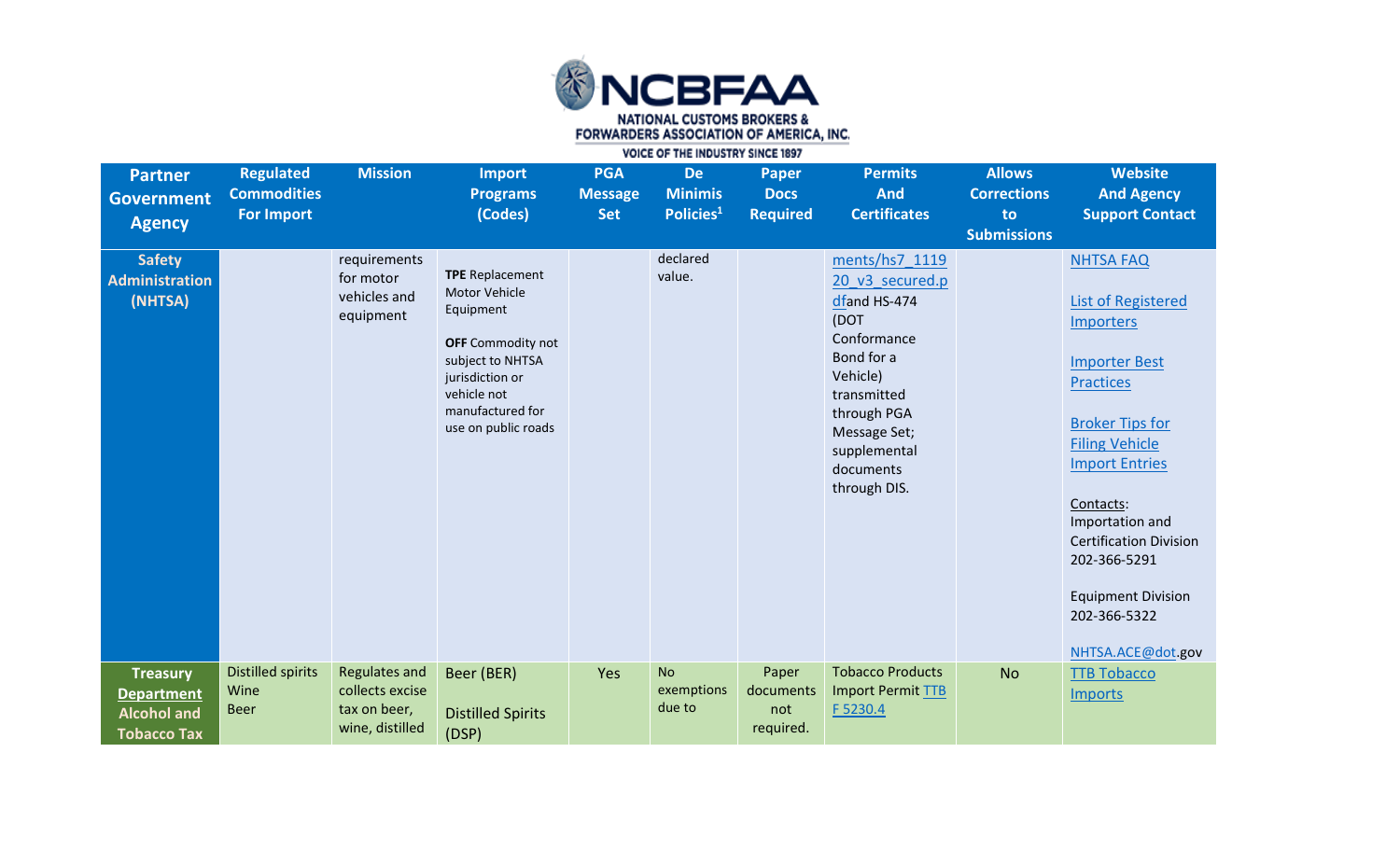

| <b>Partner</b><br>Government<br><b>Agency</b>                           | <b>Regulated</b><br><b>Commodities</b><br><b>For Import</b> | <b>Mission</b>                                                                                               | <b>Import</b><br><b>Programs</b><br>(Codes) | <b>PGA</b><br><b>Message</b><br><b>Set</b>                                  | <b>De</b><br><b>Minimis</b><br>Policies <sup>1</sup>    | <b>Paper</b><br><b>Docs</b><br><b>Required</b> | <b>Permits</b><br><b>And</b><br><b>Certificates</b>                                                                                                                                                                                     | <b>Allows</b><br><b>Corrections</b><br>to<br><b>Submissions</b> | <b>Website</b><br><b>And Agency</b><br><b>Support Contact</b>                                                                           |
|-------------------------------------------------------------------------|-------------------------------------------------------------|--------------------------------------------------------------------------------------------------------------|---------------------------------------------|-----------------------------------------------------------------------------|---------------------------------------------------------|------------------------------------------------|-----------------------------------------------------------------------------------------------------------------------------------------------------------------------------------------------------------------------------------------|-----------------------------------------------------------------|-----------------------------------------------------------------------------------------------------------------------------------------|
| and Trade<br><b>Bureau</b><br>(TTB)                                     | Tobacco<br>products                                         | spirits and<br>tobacco<br>products.                                                                          | Tobacco (TOB)<br>Wine (WIN)                 |                                                                             | declared<br>value.                                      |                                                | Alcohol Importer's<br>Permit TTB F<br>5100.24<br>Certificate of<br>Label Approval<br>(alcohol)<br>Permits can be<br>obtained<br>electronically at<br><b>TTB Permits</b><br>Online<br>Permit numbers<br>are transmitted in<br><b>ACE</b> |                                                                 | <b>TTB Importing</b><br>Alcohol<br><b>ACE Filing</b><br><b>Instructions for TTB-</b><br>Regulated<br><b>Commodities</b><br>ITDS@TTB.GOV |
| <b>Consumer</b><br><b>Product Safety</b><br><b>Commission</b><br>(CPSC) | A broad range<br>of consumer<br>products                    | <b>Monitors</b><br>consumer<br>products to<br>protect<br>children and<br>families<br>against<br>unreasonable | Consumer<br>Products<br>(CPS)               | A PGA<br>Message<br>Set is<br>being<br>developed.<br>Participant<br>in 1USG | <b>No</b><br>exemptions<br>due to<br>declared<br>value. | General<br>Certificate<br>of<br>Conformity     | General<br>Certificate of<br>Conformity                                                                                                                                                                                                 | N/A                                                             | <b>CPSC Import</b><br><b>Resources</b><br><b>CPSC Regulatory</b><br>Robot - Guidance<br>for Importers<br><b>1USG Messaging</b>          |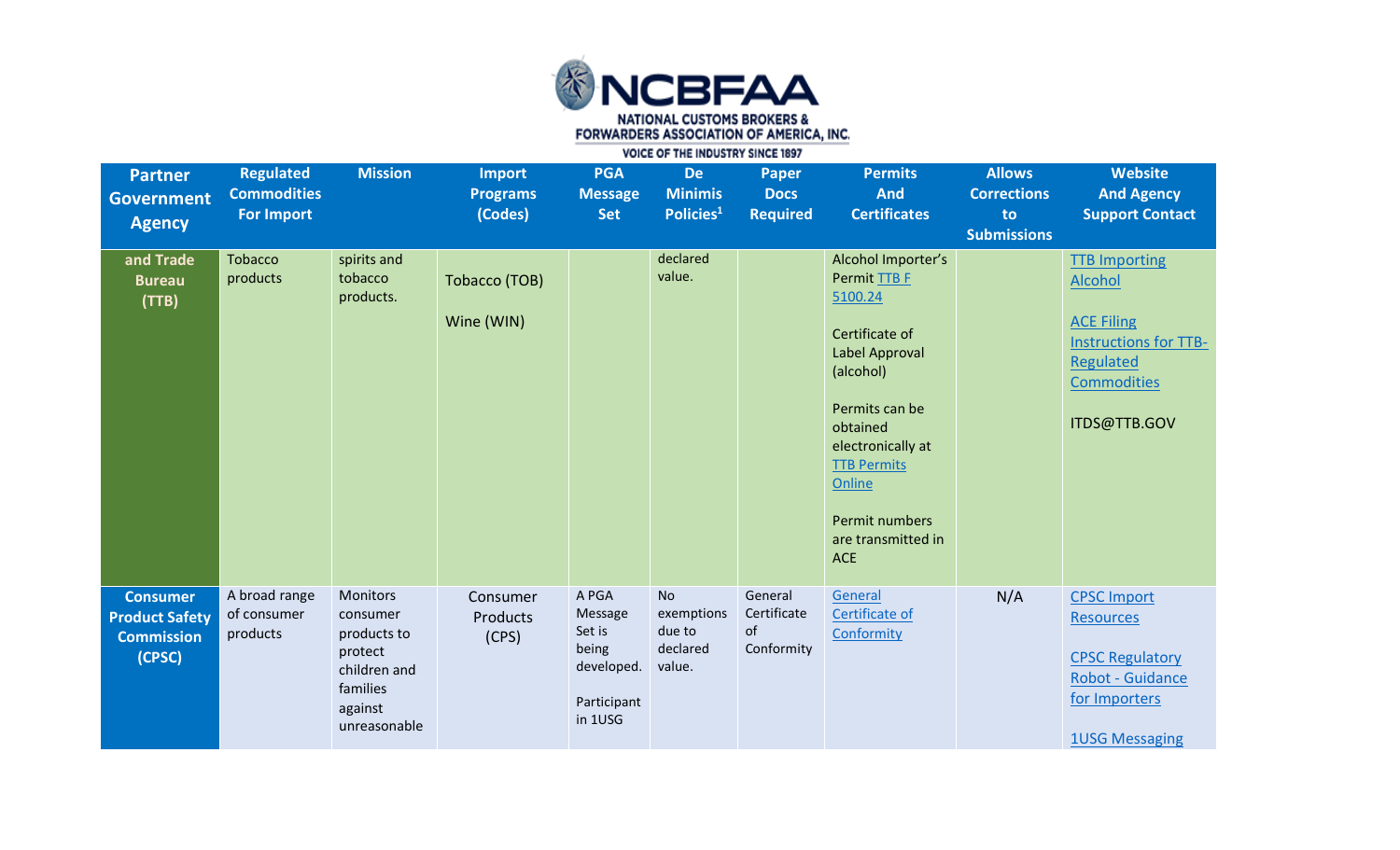

| <b>Partner</b><br><b>Government</b><br><b>Agency</b>                | <b>Regulated</b><br><b>Commodities</b><br><b>For Import</b>                                                                                                                    | <b>Mission</b>                                                                                                                                                            | <b>Import</b><br><b>Programs</b><br>(Codes)                                                                                                                                | <b>PGA</b><br><b>Message</b><br><b>Set</b> | <b>De</b><br><b>Minimis</b><br>Policies <sup>1</sup>    | <b>Paper</b><br><b>Docs</b><br><b>Required</b> | <b>Permits</b><br><b>And</b><br><b>Certificates</b>                                                                                                                                                                      | <b>Allows</b><br><b>Corrections</b><br>to<br><b>Submissions</b> | <b>Website</b><br><b>And Agency</b><br><b>Support Contact</b>                                                                                                                                            |
|---------------------------------------------------------------------|--------------------------------------------------------------------------------------------------------------------------------------------------------------------------------|---------------------------------------------------------------------------------------------------------------------------------------------------------------------------|----------------------------------------------------------------------------------------------------------------------------------------------------------------------------|--------------------------------------------|---------------------------------------------------------|------------------------------------------------|--------------------------------------------------------------------------------------------------------------------------------------------------------------------------------------------------------------------------|-----------------------------------------------------------------|----------------------------------------------------------------------------------------------------------------------------------------------------------------------------------------------------------|
|                                                                     |                                                                                                                                                                                | risk of injury<br>and death                                                                                                                                               |                                                                                                                                                                            | Messaging                                  |                                                         |                                                |                                                                                                                                                                                                                          |                                                                 | <b>CPSC DIS Filing</b><br><b>Guidance for</b><br><b>Imports</b><br>Contact:<br>ImportTeam@cpsc.<br>gov<br>RAM-2way@<br>cpsc.gov                                                                          |
| <b>Environmental</b><br><b>Protection</b><br><b>Agency</b><br>(EPA) | Vehicles,<br>engines, fuels,<br>ozone<br>depleting<br>substances,<br>hydrofluorocar<br>bons,<br>hazardous<br>waste,<br>pesticides,<br>chemical<br>substances,<br>formaldehyde- | Protects<br>human health<br>and the<br>environment<br>by regulating<br>certain<br>chemical<br>substances<br>and products<br>that pose a<br>health/envi-<br>ronmental risk | <b>Ozone Depleting</b><br>Substances<br>(ODS)<br><b>Vehicles and</b><br><b>Engines</b><br>(VNE)<br>Registered<br>Pesticides<br>(PS1)<br><b>Pesticides-Devices</b><br>(PS2) | Yes                                        | <b>No</b><br>exemptions<br>due to<br>declared<br>value. | Paper<br>documents<br>not<br>required.         | <b>Vehicle/Engines</b><br>Import<br><b>Declaration Form</b><br>3520-1 (via<br>Message Set)<br>Import<br><b>Declaration for</b><br>Stationary,<br>Nonroad or<br>Heavy-duty<br><b>Highway Engines</b><br>(via Message Set) | Yes                                                             | <b>ACE EPA</b><br>Supplemental<br><b>Guidelines</b><br><b>EPA Vehicles and</b><br><b>Engines Imports</b><br><b>Tips for Filing EPA</b><br><b>Pesticides</b><br><b>Tips for Filing EPA</b><br><b>TSCA</b> |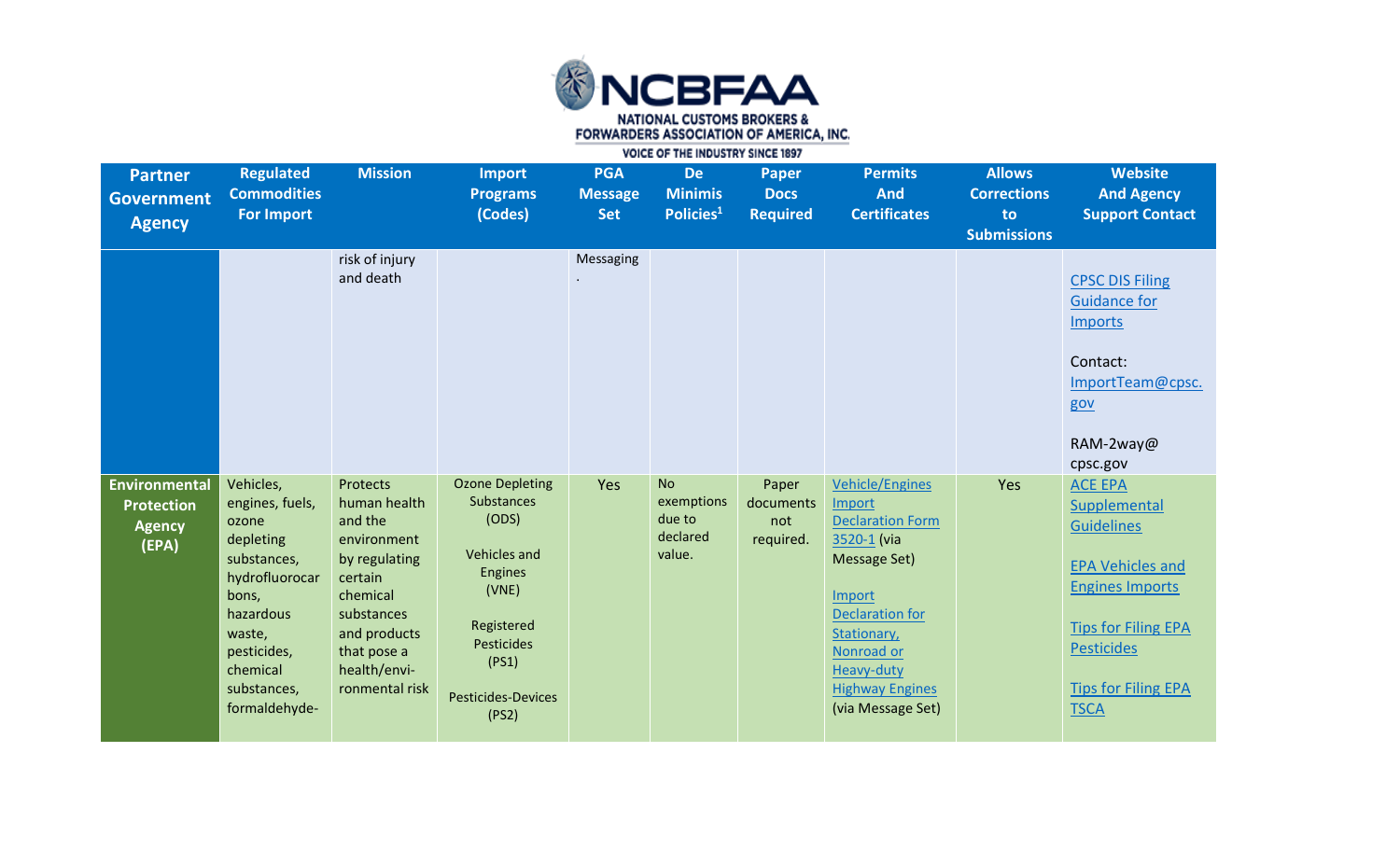

| <b>Partner</b><br><b>Government</b><br><b>Agency</b> | <b>Regulated</b><br><b>Commodities</b><br><b>For Import</b> | <b>Mission</b> | <b>Import</b><br><b>Programs</b><br>(Codes)                                         | <b>PGA</b><br><b>Message</b><br>Set | <b>De</b><br><b>Minimis</b><br>Policies <sup>1</sup> | <b>Paper</b><br><b>Docs</b><br><b>Required</b> | <b>Permits</b><br><b>And</b><br><b>Certificates</b>                                                            | <b>Allows</b><br><b>Corrections</b><br>to<br><b>Submissions</b> | Website<br><b>And Agency</b><br><b>Support Contact</b>                                                                                                                                                                                                                                                                                                                                                         |
|------------------------------------------------------|-------------------------------------------------------------|----------------|-------------------------------------------------------------------------------------|-------------------------------------|------------------------------------------------------|------------------------------------------------|----------------------------------------------------------------------------------------------------------------|-----------------------------------------------------------------|----------------------------------------------------------------------------------------------------------------------------------------------------------------------------------------------------------------------------------------------------------------------------------------------------------------------------------------------------------------------------------------------------------------|
|                                                      | containing<br>wood products                                 |                | Pesticides-Other<br>(PS3)<br><b>Toxic Substances</b><br><b>Control Act</b><br>(TS1) |                                     |                                                      |                                                | <b>Notice of Arrival</b><br>of Pesticides and<br><b>Devices Form</b><br>3540-1 (via<br>Message Set and<br>DIS) |                                                                 | <b>Tips for Filing EPA</b><br><b>Vehicles and</b><br><b>Engines</b><br><b>Tips for Filing EPA</b><br><b>ODS</b><br><b>Tips for Filing Bulk</b><br><b>HFCs</b><br><b>Broker Tips for</b><br><b>Filing Vehicle</b><br><b>Entries</b><br><b>Contacts:</b><br>Vehicles/engines<br>Hotline: 34-214-4100<br>imports@epa.gov<br><b>Pesticides</b><br>Contact appropriate<br><b>EPA Regional Office</b><br><b>TSCA</b> |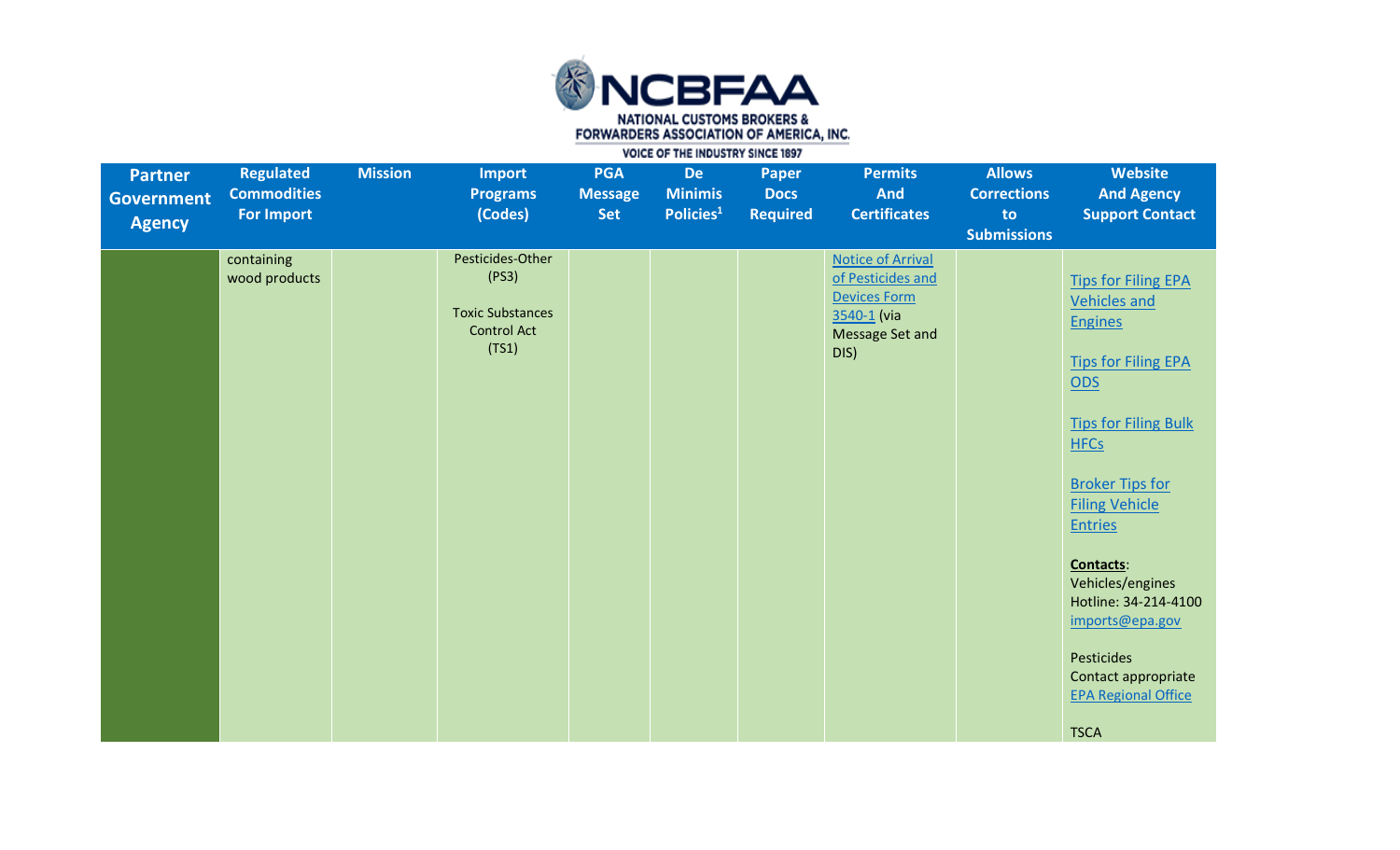

| <b>Partner</b><br><b>Government</b><br><b>Agency</b>                  | <b>Regulated</b><br><b>Commodities</b><br>For Import | <b>Mission</b>                                                                         | <b>Import</b><br><b>Programs</b><br>(Codes) | <b>PGA</b><br><b>Message</b><br><b>Set</b> | <b>De</b><br><b>Minimis</b><br>Policies <sup>1</sup>    | <b>Paper</b><br><b>Docs</b><br><b>Required</b>                         | <b>Permits</b><br><b>And</b><br><b>Certificates</b>                                                                                                                                                                                                                                      | <b>Allows</b><br><b>Corrections</b><br>to<br><b>Submissions</b> | Website<br><b>And Agency</b><br><b>Support Contact</b>                                                                                                       |
|-----------------------------------------------------------------------|------------------------------------------------------|----------------------------------------------------------------------------------------|---------------------------------------------|--------------------------------------------|---------------------------------------------------------|------------------------------------------------------------------------|------------------------------------------------------------------------------------------------------------------------------------------------------------------------------------------------------------------------------------------------------------------------------------------|-----------------------------------------------------------------|--------------------------------------------------------------------------------------------------------------------------------------------------------------|
|                                                                       |                                                      |                                                                                        |                                             |                                            |                                                         |                                                                        |                                                                                                                                                                                                                                                                                          |                                                                 | Hotline: 202-554-1404<br>Tsca-hotline@epa.gov<br><b>ODS</b><br>odsimports@epa.gov<br><b>HFCs</b><br>HFCAllocation@epa.g<br>O <sub>V</sub>                    |
| <b>Federal</b><br><b>Communications</b><br><b>Commission</b><br>(FCC) | Radio<br>frequency<br>equipment<br>and devices       | Prevents<br>unauthorized<br>radio<br>frequency<br>devices from<br>entering the<br>U.S. | <b>FCC</b>                                  | No PGA<br>Message<br>Set                   | <b>No</b><br>exemptions<br>due to<br>declared<br>value. | Certification<br>of Supplier's<br><b>Declaration of</b><br>Conformance | No documents or<br>data required to<br>be submitted at<br>entry. Importer of<br>record must have<br>(and provide upon<br>request) the<br>required FCC<br>equipment<br>authorization<br>(Certification or<br>Supplier's<br>Declaration of<br>Conformity),<br>unless exception<br>applies. | N/A                                                             | <b>FCC Equipment</b><br>Authorization -<br><b>Importation FAQ</b><br><b>Importation Guide</b><br>Contact:<br>888-225-5322<br>202-418-7474<br>fccinfo@fcc.gov |